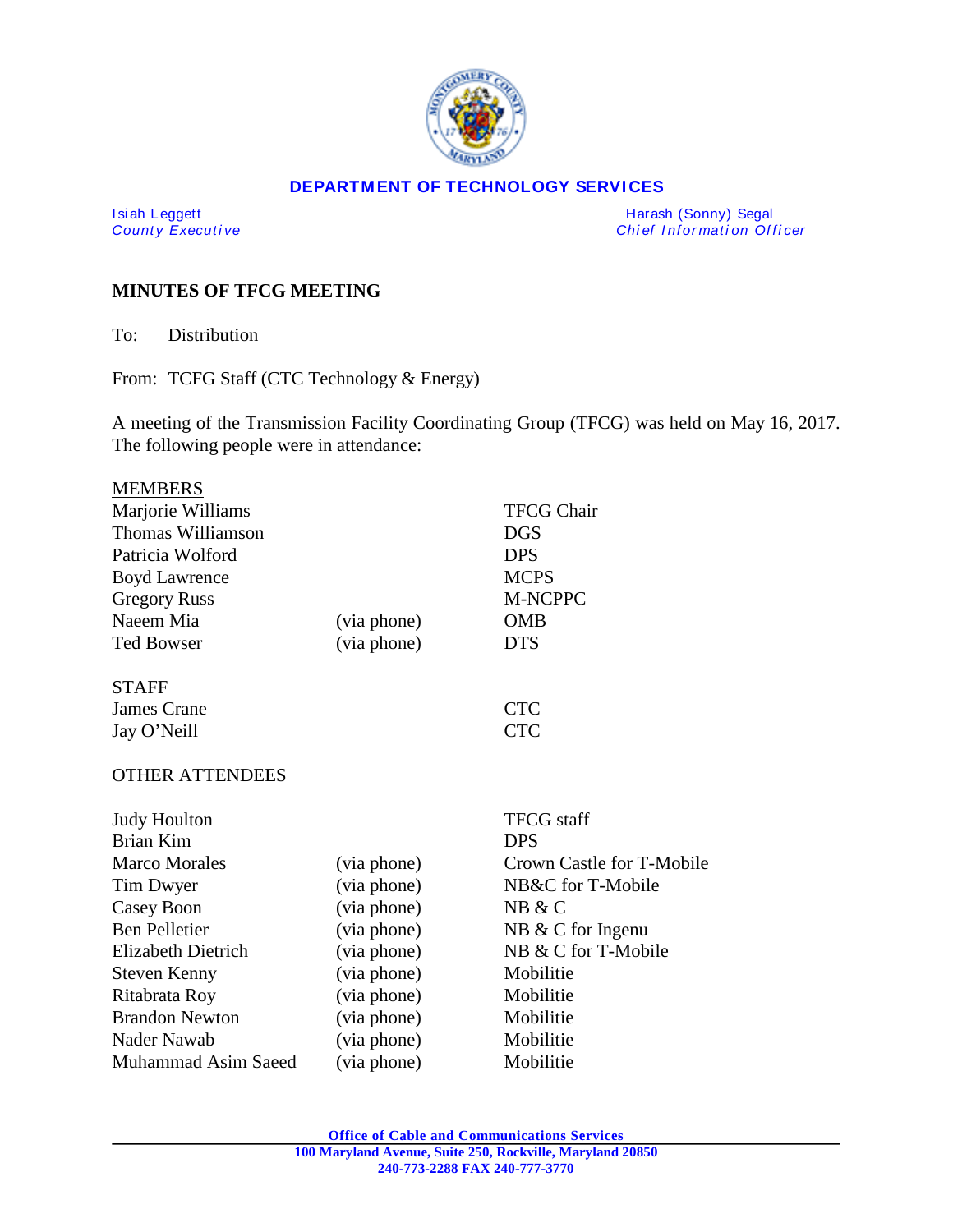Minutes of TFCG Meeting Held May 16, 2017 Page 2 of 23

| Unidentified Attendee | (via phone) |                                      |
|-----------------------|-------------|--------------------------------------|
| <b>Justin Blanset</b> |             | NB&C for MCRCS                       |
| Nathan Campbell       |             | Crown Castle                         |
| <b>Tracey Themak</b>  |             | Donahue & Stearns for American Tower |
| <b>Wesley Winner</b>  |             | Advantage Engineers for T-Mobile     |
| Paul Whitley          |             | NB&C for American Tower              |
| Linwood Robinson      |             | Mobilitie                            |
| John McLane           |             | Mobilitie                            |
| <b>Andrew Wissel</b>  |             | T-Mobile                             |
| Keith Everhart        |             | T-Mobile                             |

### **Action Item: Meeting Minutes**

**Discussion:** Patricia Wolford moved that the March minutes be approved as written. Gregory Russ seconded the motion and it was unanimously approved.

### **Action Item: Consent Agenda**

*1. Application Number:* 201704-07 *Type:* Minor Modification *Received (date):* 2/13/2017  *Revised*: 4/07/2017

*Applicant:* T-Mobile *Site Name/Location:* Walkers House/18700 Walkers Choice Rd, Gaithersburg *Zoning Standard:* R-10 *Property Owner:* Writ Ltd. Partnership *Description:* Replace one 93"-high antenna and four 56"-high antennas at 92' on the rooftop of an apartment building. *Tower Coordinator Recommendation:* Recommended

*2. Application Number:* 201704-11 *Type:* Minor Modification *Received (date):* 2/16/2017  *Revised*: 3/31/2017

*Applicant:* Sprint *Site Name/Location:* Layhill Road /14301 Layhill Rd, Silver Spring *Zoning Standard:* EOF-1.5 *Property Owner:* Layhill Associates LLC *Description:* Add three 42"-high panel antennas and three RRHs at 33' on a two-story office building. **Tower Coordinator Recommendation:** Conditioned on painting the antennas to match the existing ones and on any modifications, that may be needed to the special exception for this site.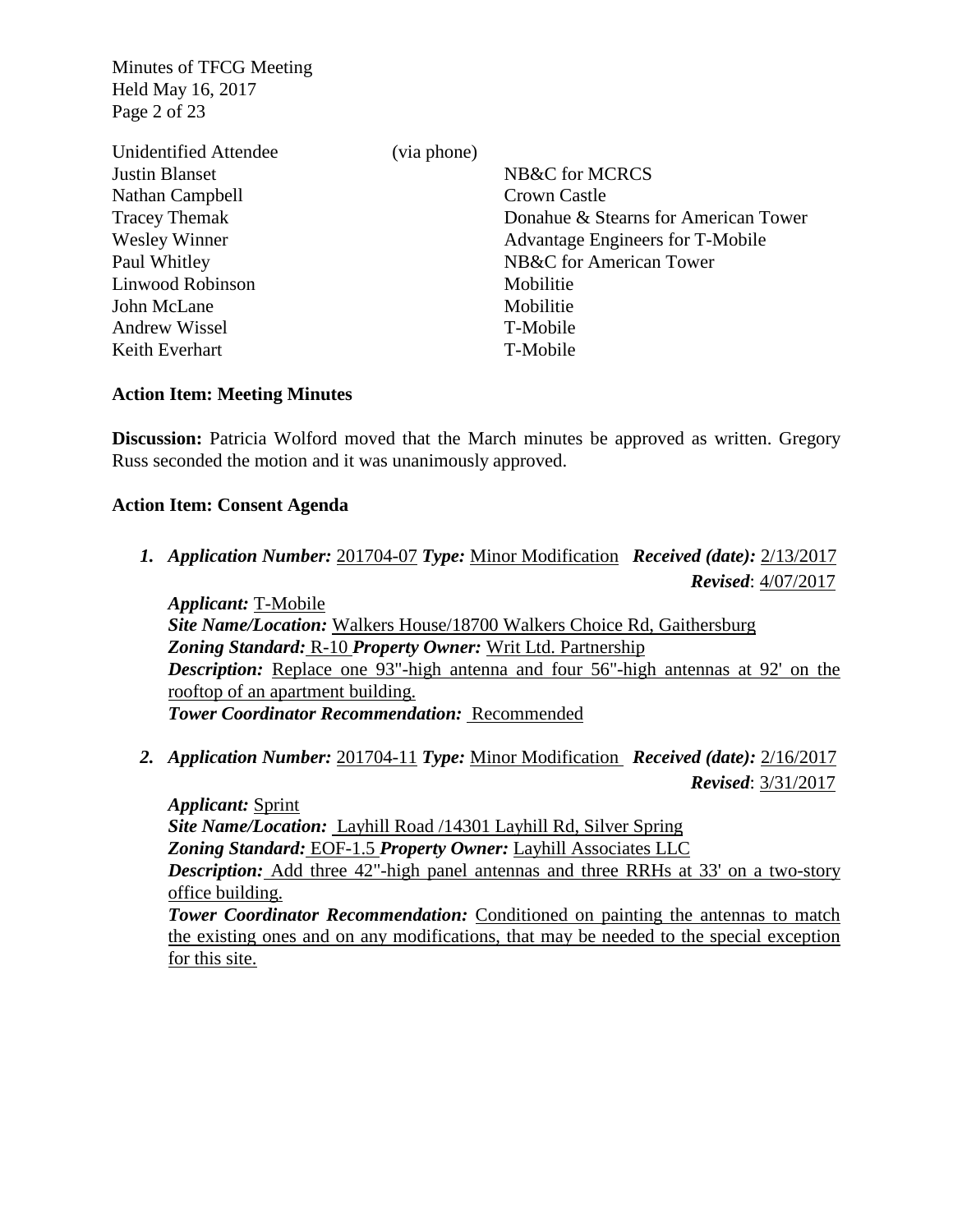*3. Application Number:* 201704-14 *Type:* Minor Modification *Received (date):* 3/3/2017  *Revised*: 4/17/2017

*Applicant:* T-Mobile *Site Name/Location:* Cabin John Water Tank/6711 Tomlinson Terrace, Cabin John *Zoning Standard:* R-90 *Property Owner:* WSSC *Description:* Replace four 56"-high antennas and one 93"-high antenna at 105' on a 124' water tank. **Tower Coordinator Recommendation:** Conditioned on the applicant providing written approval from WSSC of the attachment at the time of permitting.

*4. Application Number:* 201704-15 *Type:* Minor Modification *Received (date):* 3/3/2017  *Revised*: 3/24/2017

*Applicant:* T-Mobile

*Site Name/Location:* Woodside Water Tank/1945 Seminary Place, Silver Spring *Zoning Standard:* R-60 *Property Owner:* WSSC

*Description:* Move a 56"-high antenna from 145' to 150'; replace two antennas, one 93"high and one 96"-high at 150' on a water tank.

*Tower Coordinator Recommendation:* Conditioned on the applicant providing written approval from WSSC of the attachment at the time of permitting.

*5. Application Number:* 201704-16 *Type:* Minor Modification *Received (date):* 3/3/2017  *Revised*: 3/24/2017

*Applicant:* T-Mobile

*Site Name/Location:* Glenmont Tank/12405 Georgia Ave, Silver Spring *Zoning Standard:* CR-2.0 *Property Owner:* WSSC

*Description:* Replace a 93"-high antenna and a 56"-high antenna at 160' on a 189' water tank.

**Tower Coordinator Recommendation:** Conditioned on the applicant providing written approval from WSSC of the attachment at the time of permitting.

*6. Application Number:* 201704-25 *Type:* Colocation *Received (date):* 3/7/2017 *Revised*: 4/04/2017

*Applicant:* Ingenu *Site Name/Location:* American Tower/100 Middlebrook Rd, Germantown *Zoning Standard:* IM-2.5 *Property Owner:* American Towers Inc. *Description:* Attach one 32"-high omni-directional antenna at 110' on a 125' tower. *Tower Coordinator Recommendation:* Recommended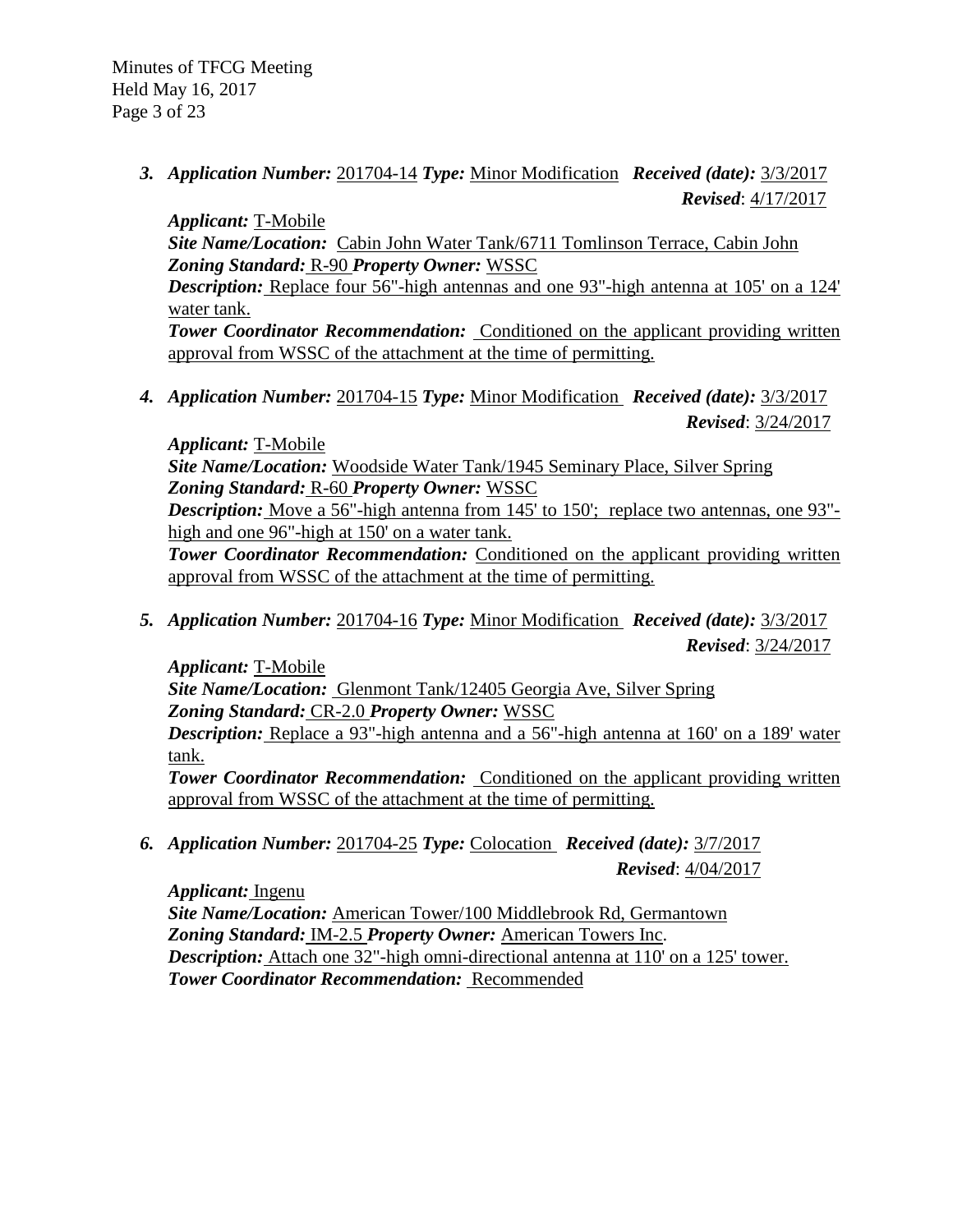# *7. Application Number:* 201704-29 *Type:* Minor Modification *Received (date):* 3/13/2017  *Revised*: 4/07/2017

*Applicant:* T-Mobile

*Site Name/Location:* Watkins Mill High School/10301 Apple Ridge Rd, Gaithersburg *Zoning Standard:* R-200 *Property Owner:* Board of Education of Montgomery County *Description:* Replace four 56"-high antennas and one 93"-high antenna at 118' on a 120' monopole.

**Tower Coordinator Recommendation:** Conditioned on the applicant providing written approval from Montgomery County Public Schools of the attachments at the time of permitting.

*8. Application Number:* 201704-30 *Type:* Minor Modification *Received (date):* 3/13/2017 *Revised*: 4/07/2017

*Applicant:* T-Mobile *Site Name/Location:* Phillips Office Building/9420 Key West Ave, Rockville *Zoning Standard:* O-M *Property Owner:* Key West III LP *Description:* Replace three 56"-high panel antennas and add one additional 56"-high panel antenna at 70' on a 72' office building. *Tower Coordinator Recommendation:* Recommended

*9. Application Number:* 201704-31 *Type:* Minor Modification *Received (date):* 3/13/2017  *Revised*: 4/07/2017

*Applicant:* T-Mobile *Site Name/Location:* Chevy Chase Building/5530 Wisconsin Ave, Chevy Chase *Zoning Standard:* CBD-1 *Property Owner:* Friendship Properties Ltd. *Description:* Replace two 93"-high panel antennas at 169' on a 165' office building. *Tower Coordinator Recommendation:* Recommended

*10. Application Number:* 201704-32 *Type:* Minor Modification *Received (date):* 3/13/2017  *Revised:* 4/07/2017

*Applicant:* T-Mobile *Site Name/Location:* Wheaton Plaza/11160 Viers Mill Rd, Wheaton *Zoning Standard:* GR-1.5 *Property Owner:* Wheaton Plaza/Wheaton Plaza Shopping **Center** *Description:* Replace four 56"-high panel antennas and one 93"-high panel antenna at 109' on a 110' office building.

*Tower Coordinator Recommendation:* Recommended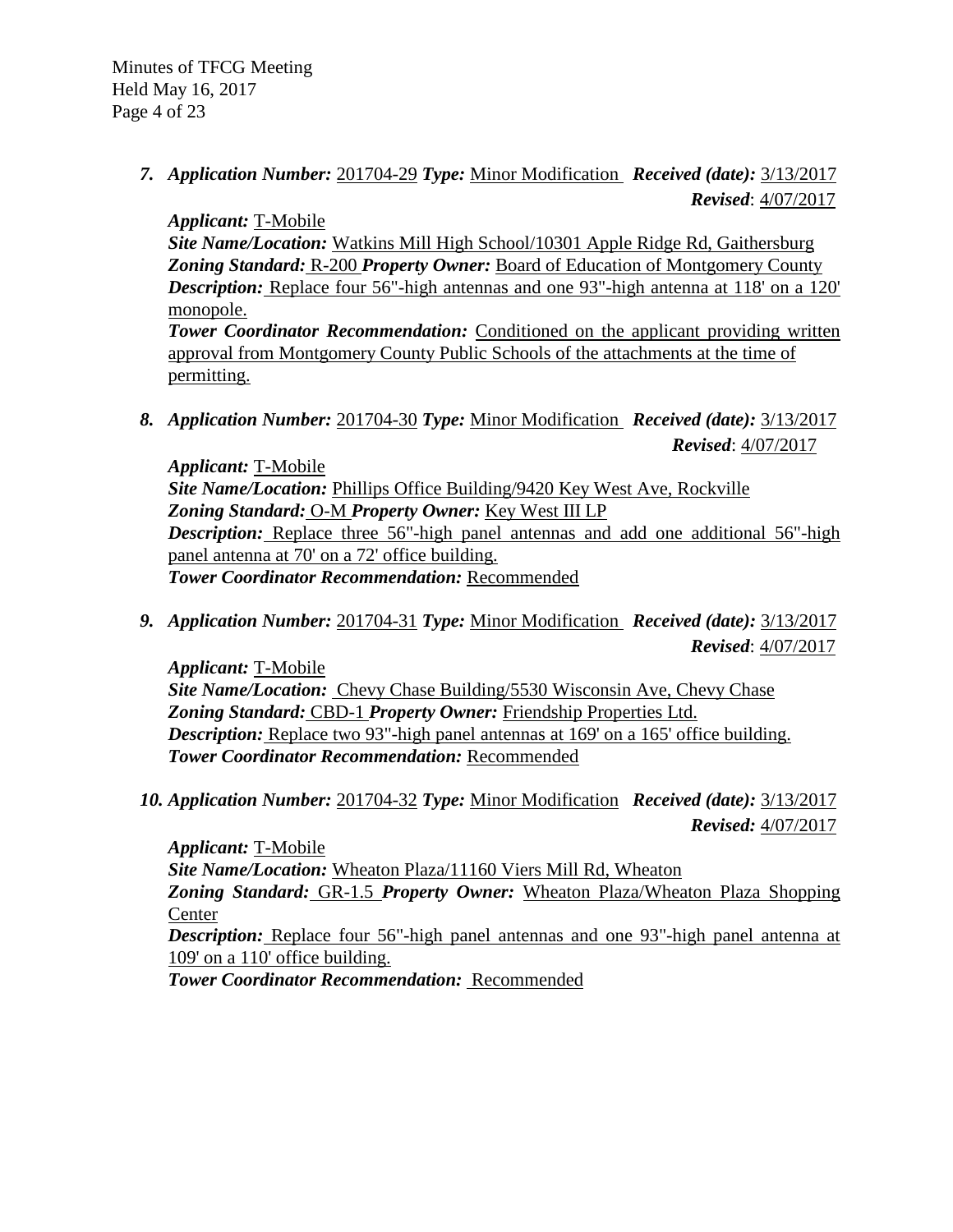*11. Application Number:* 201704-33 *Type:* Minor Modification *Received (date):* 3/13/2017 *Revised*: 4/06/2017

*Applicant:* Sprint/Nextel *Site Name/Location:* Pepco#102-S/8700 Snouffer School Road, Gaithersburg *Zoning Standard:* R-200 *Property Owner:* Pepco *Description:* Remove and replace two existing cabinets. Install three new RRH on a new unistrut mount. This is an equipment change out only, with all work performed inside the fenced compound. *Tower Coordinator Recommendation:* Recommended

*12. Application Number:* 201704-34 *Type:* Minor Modification *Received (date):* 3/13/2017  *Revised*: 3/24/2017

*Applicant:* T-Mobile *Site Name/Location:* Summit Hills Apartments/8484 16th St, Silver Spring *Zoning Standard:* R-10 *Property Owner:* Southern Mgmt Corp. *Description:* Replacing one 56"-high antenna at 110' and one 93"-high antenna at 107' on a 103' apartment building. *Tower Coordinator Recommendation:* Recommended

*13. Application Number:* 201704-35 *Type:* Colocation *Received (date):* 3/13/2017  *Revised*: 4/14/2017

*Applicant:* AT&T Wireless *Site Name/Location:* Lyttonsville/8800 Brookeville Rd, Silver Spring *Zoning Standard: Property Owner:* Chancellor Media Corp. *Description:* Attach nine 72"-high panel antennas at 175' on a 744 ' tower. *Tower Coordinator Recommendation:* Recommended

*14. Application Number:* 201704-36 *Type:* Minor Modification *Received (date):* 3/13/2017  *Revised*: 4/17/2017

*Applicant:* T-Mobile

*Site Name/Location:* Springbrook High School/201 Valley Brook Dr, Silver Spring *Zoning Standard:* R-200 *Property Owner:* Board of Education of Montgomery County *Description:* Replace three 56"-high panel antennas at 101' on a 100' monopole. *Tower Coordinator Recommendation:* Conditioned on applicant providing written approval from Montgomery County Public Schools of the attachment at time of permitting.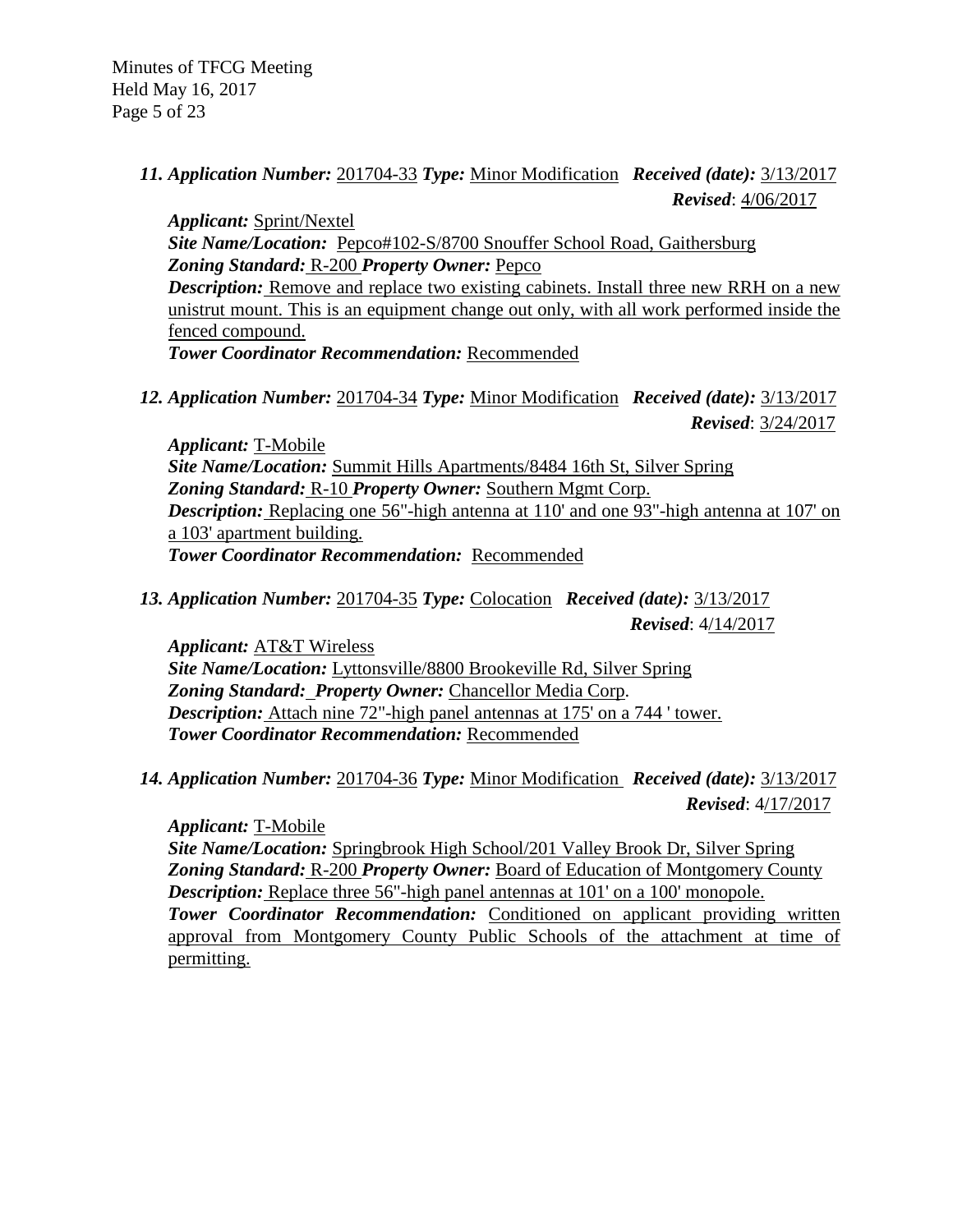# *15. Application Number:* 201704-37 *Type:* Minor Modification *Received (date):* 3/13/2017  *Revised*: 4/17/2017

*Applicant:* T-Mobile *Site Name/Location:* Takoma Business Center/6930 Carroll Ave, Takoma Park *Zoning Standard:* CRT-1.75 *Property Owner:* Takoma Business Center LLC *Description:* Replace three 56"-high panel antennas at 114' on a 110' office building. *Tower Coordinator Recommendation:* Recommended.

*16. Application Number:* 201704-38 *Type:* Minor Modification *Received (date):* 3/13/2017  *Revised*: 3/28/2017  *Revised*: 4/17/2017

*Applicant:* T-Mobile *Site Name/Location:* Public Storage Prosperity/12355 Prosperity Dr, Silver Spring *Zoning Standard:* I-1 *Property Owner:* Public Storage LP *Description:* Replace four 56"-high panel antennas, two 93"-high panel antennas and add one 93"-high panel antenna at 144' on a 145' monopole. *Tower Coordinator Recommendation:* Recommended

*17. Application Number:* 201704-39 *Type:* Minor Modification *Received (date):* 3/13/2017  *Revised*: 3/28/2017  *Revised*: 4/17/2017 *Revised*: 4/18/2017

*Applicant:* T-Mobile *Site Name/Location:* Sunrise Apts/19310 Club House Rd, Gaithersburg *Zoning Standard:* R-10 *Property Owner:* Sunrise Assisted Living *Description:* Replace three 56"-high panel antennas and add three 72"-high panel antennas at 73' on a 70' apartment building. *Tower Coordinator Recommendation:* Recommended

*18. Application Number:* 201704-40 *Type:* Minor Modification *Received (date):* 3/13/2017

 *Revised*: 3/28/2017  *Revised*: 4/17/2017 *Revised*: 4/18/2017

*Applicant:* T-Mobile *Site Name/Location:* Olney Water Tank/17710 Buehler Rd, Olney *Zoning Standard:* RT-12.5 *Property Owner:* WSSC *Description:* Replace three 56"-high panel antennas and three 96"-high panel antennas at 101' on a 100' water tank. *Tower Coordinator Recommendation:* Conditioned on the applicant providing written

approval from WSSC of the attachment at the time of permitting.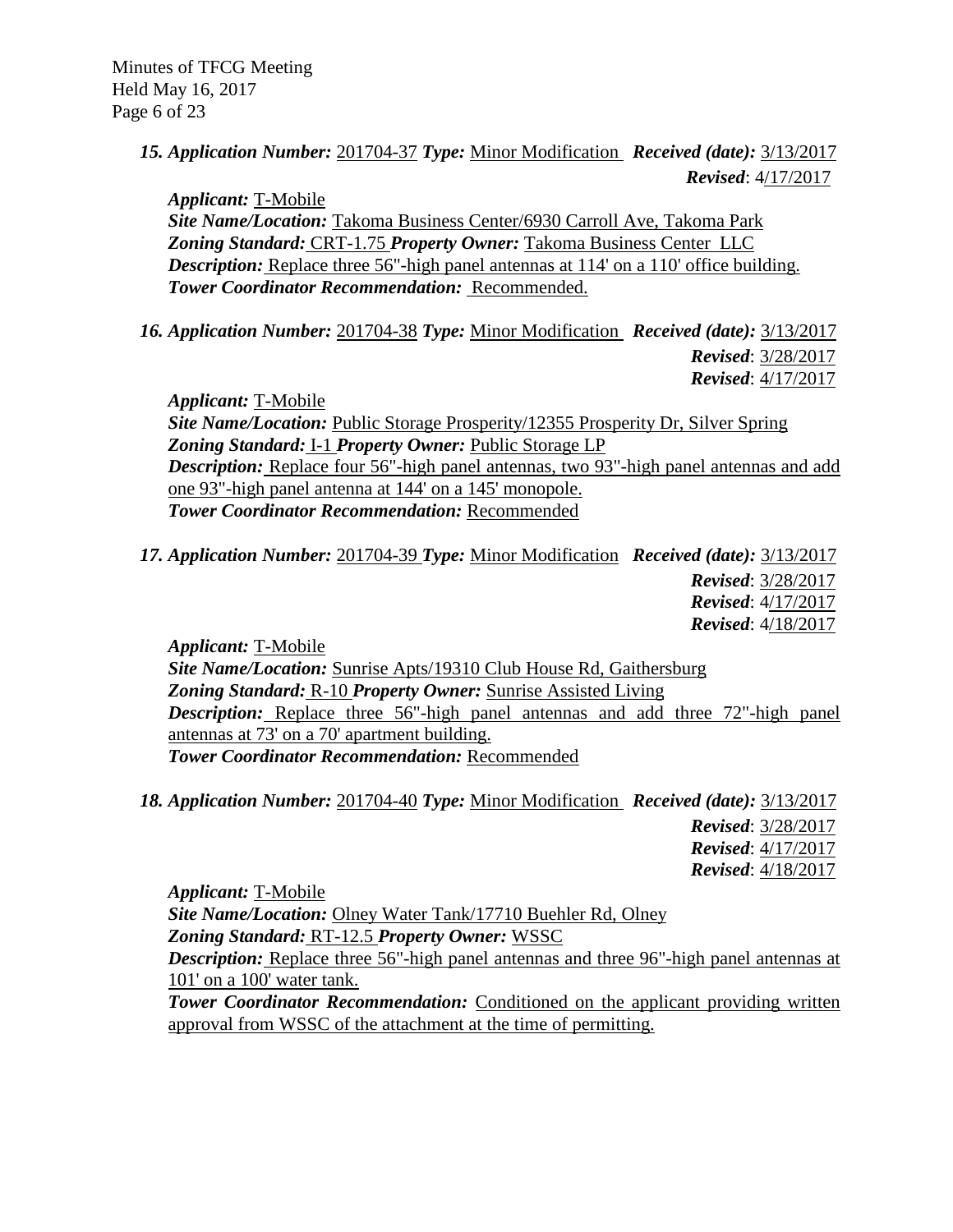*19. Application Number:* 201704-42 *Type:* Minor Modification *Received (date):* 3/15/2017  *Revised*: 3/28/2017

*Applicant:* T-Mobile

*Site Name/Location:* Shady Grove Medical Center/9850 Key West Ave, Rockville *Zoning Standard:* CR-1.0 *Property Owner:* Washington Real Estate Trust *Description:* Replacing three 56"-high panel antennas at 66' on a 68' office building. *Tower Coordinator Recommendation:* Recommended

*20. Application Number:* 201704-43 *Type:* Minor Modification *Received (date):* 3/15/2017 *Revised*: 3/28/2017

*Applicant:* T-Mobile

*Site Name/Location:* JFK High School/1901 Randolph Rd, Silver Spring *Zoning Standard:* R-90 *Property Owner:* Board of Education of Montgomery County *Description:* Replace three 56"-high panel antennas at 134' on a 135' monopole. *Tower Coordinator Recommendation:* Conditioned on the applicant providing written approval from Montgomery County Public Schools of the attachments at the time of permitting.

*21. Application Number:* 201705-01 *Type:* Minor Modification *Received (date):* 3/17/2017 *Applicant:* T-Mobile *Site Name/Location:* Avenel Golf Course/10010 Oaklyn Dr, Potomac *Zoning Standard:* RE-2C/TDR *Property Owner:* WSSC

*Description:* Replace three 96"-high panel antennas at 110' on a 130' stealth tree monopole.

*Tower Coordinator Recommendation:* Conditioned on the applicant providing written approval from WSSC of the attachment at the time of permitting.

- *22. Application Number:* 201705-04 *Type:* Minor Modification *Received (date):* 3/20/2017 *Applicant:* T-Mobile *Site Name/Location:* Oakview Recreation Assoc/1101 Corliss St, Silver Spring *Zoning Standard:* R-90 *Property Owner:* Oakview Recreation Association *Description:* Replace three 56"-high panel antennas and add three 93" antennas at 120' on a 120' monopole. *Tower Coordinator Recommendation:* Recommended
- *23. Application Number:* 201705-10 *Type:* Minor Modification *Received (date):* 3/28/2017  *Revised:* 4/17/2017

*Applicant:* Verizon Wireless *Site Name/Location:* Old Burtonsville VFD **/**15430 Old Columbia Pike, Burtonsville *Zoning Standard:* R-200 *Property Owner:* Burtonsville VFD *Description:* Replace nine 72"-high panel antennas at 140' on a 180' monopole.

*Tower Coordinator Recommendation:* Recommended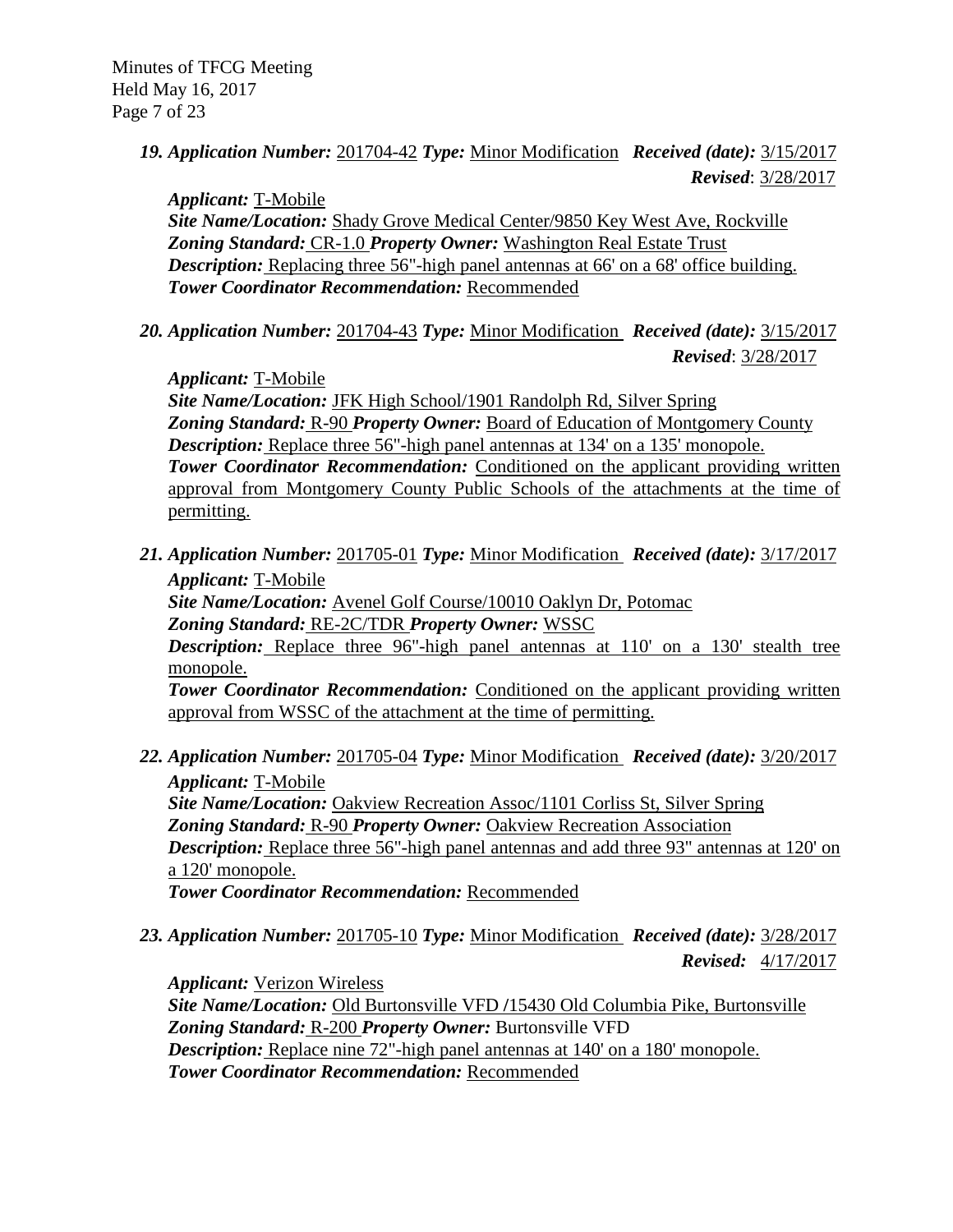Minutes of TFCG Meeting Held May 16, 2017 Page 8 of 23

> *24. Application Number:* 201705-12 *Type:* Minor Modification *Received (date):* 3/31/2017 *Applicant:* T-Mobile *Site Name/Location:* Damascus VFD #13/10211 Lewis Dr, Damascus *Zoning Standard:* RE-2C *Property Owner:* Damascus VFD *Description:* Replace three 55"-high antennas and three 93"-high antennas at 180' on a 200' tower.

*Tower Coordinator Recommendation:* Recommended

*25. Application Number:* 201705-13 *Type:* Minor Modification *Received (date):* 4/3/2017

*Revised:* 4/25/2017

*Applicant:* T-Mobile *Site Name/Location:* Core Building/12800 Middlebrook Rd, Germantown *Zoning Standard:* C-O *Property Owner:* Gunners Lake Thirteen LP *Description:* Replace one 57"-high antenna, one 73"-high antenna and one RRU at 62' on a 64' office building. *Tower Coordinator Recommendation:* Recommended

*26. Application Number:* 201705-14 *Type:* Minor Modification *Received (date):* 4/3/2017  *Revised*: 4/18/2017

## *Applicant:* T-Mobile

*Site Name/Location:* Daly Elementary School/20301 Brandermill Dr, Germantown *Zoning Standard:* R-90 *Property Owner:* Board of Education of Montgomery County *Description:* Replace three 93" panel antennas at 90' and three 56" panel antennas at 100' on a 100' monopole.

**Tower Coordinator Recommendation:** Conditioned on the applicant providing written approval from Montgomery County Public Schools of the attachment at the time of permitting.

*27. Application Number:* 201705-18 *Type:* Minor Modification *Received (date):* 4/12/2017  *Revised*: 4/28/2017

*Applicant:* T-Mobile *Site Name/Location:* Parkside Plaza/9039 Sligo Creek Pkwy, Silver Spring *Zoning Standard:* R-10 *Property Owner:* Parkside Plaza Condo *Description:* Replace one 72"-high panel antenna at 160' and add one 56"-high panel antenna at 164' on a 160' apartment building. *Tower Coordinator Recommendation:* Recommended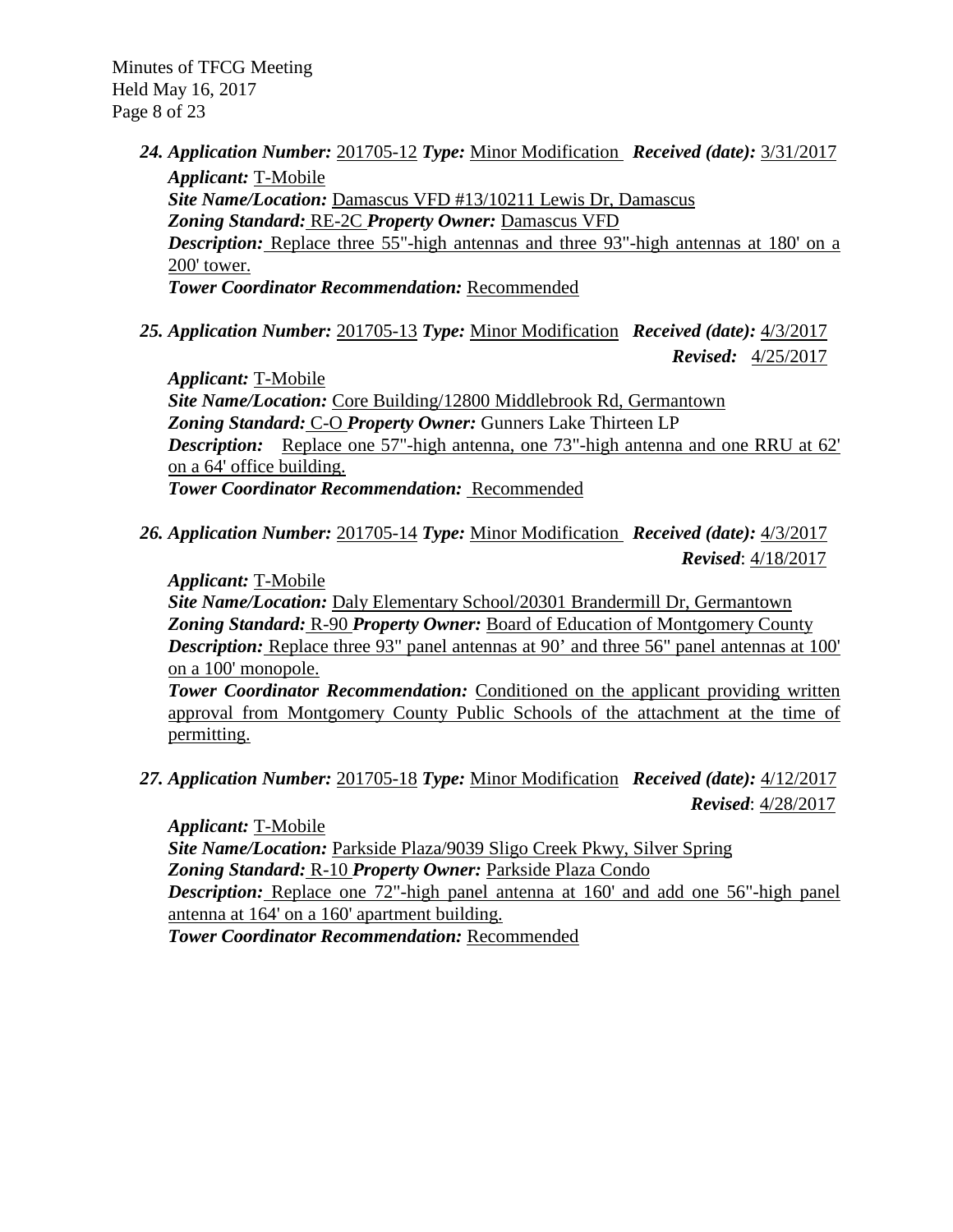*28. Application Number:* 201705-19 *Type:* Minor Modification *Received (date):* 4/13/2017  *Revised*: 4/24/2017

*Applicant:* T-Mobile *Site Name/Location:* Clark Building/7500 Old Georgetown Road, Bethesda *Zoning Standard:* CR8 *Property Owner:* Clark Office Building LP *Description:* Add one 56"-high panel antenna at 217' on a 230' office building. *Tower Coordinator Recommendation:* Recommended

*29. Application Number:* 201705-21 *Type:* Minor Modification *Received (date):* 4/13/2017

 *Revised*: 4/24/2017

 *Revised*: 4/27/2017

*Applicant:* T-Mobile *Site Name/Location:* Rockville Measuring Station/15030 Frederick Rd, Rockville *Zoning Standard:* I-1 *Property Owner:* CNS Microwave *Description:* Replace one 56"-high panel antenna and one 73"-high panel antenna at 165' on a 188' tower. *Tower Coordinator Recommendation:* Recommended

- *30. Application Number:* 201705-22 *Type:* Colocation *Received (date):* 4/14/2017 *Applicant:* MCRCS *Site Name/Location:* Renaissance Plaza Apts/14000 Castle Blvd, Silver Spring *Zoning Standard:* R-H *Property Owner:* Green Castle LP *Description:* Attach two 21'-high omni whip antennas at 116', three 18'-high dipole antennas and two 6' wide dish at 115' on a 100' apartment building. *Tower Coordinator Recommendation:* Recommended
- *31. Application Number:* 201705-23 *Type:* Colocation *Received (date):* 4/14/2017 *Applicant:* MCRCS *Site Name/Location:* Elmer School Tower/18500 Elmer School Rd, Dickerson *Zoning Standard:* AR *Property Owner:* Montgomery Mule LLC *Description:* Attach three 21'-high omni antennas at 130', 151' and 230'; and two 6' wide dish at 217' and one 6' wide dish at 187' on a 230' tower. *Tower Coordinator Recommendation:* Recommended
- *32. Application Number:* 201705-24 *Type:* Minor Modification *Received (date):* 4/14/2017  *Revised:* 4/24/2017

*Applicant:* MCRCS *Site Name/Location:* MC Correctional Facility/22880 Whelan Ln, Boyds *Zoning Standard:* I-3 *Property Owner:* Montgomery County **Description:** On a 290' tower: remove one 6' dish antenna and add two 6' dish antennas at 153' and 167'; remove one omni antenna and add two 22'-high dipole antennas at 200'. Replace four 21'-high omni antennas; three at 220' and one at 246'. An existing generator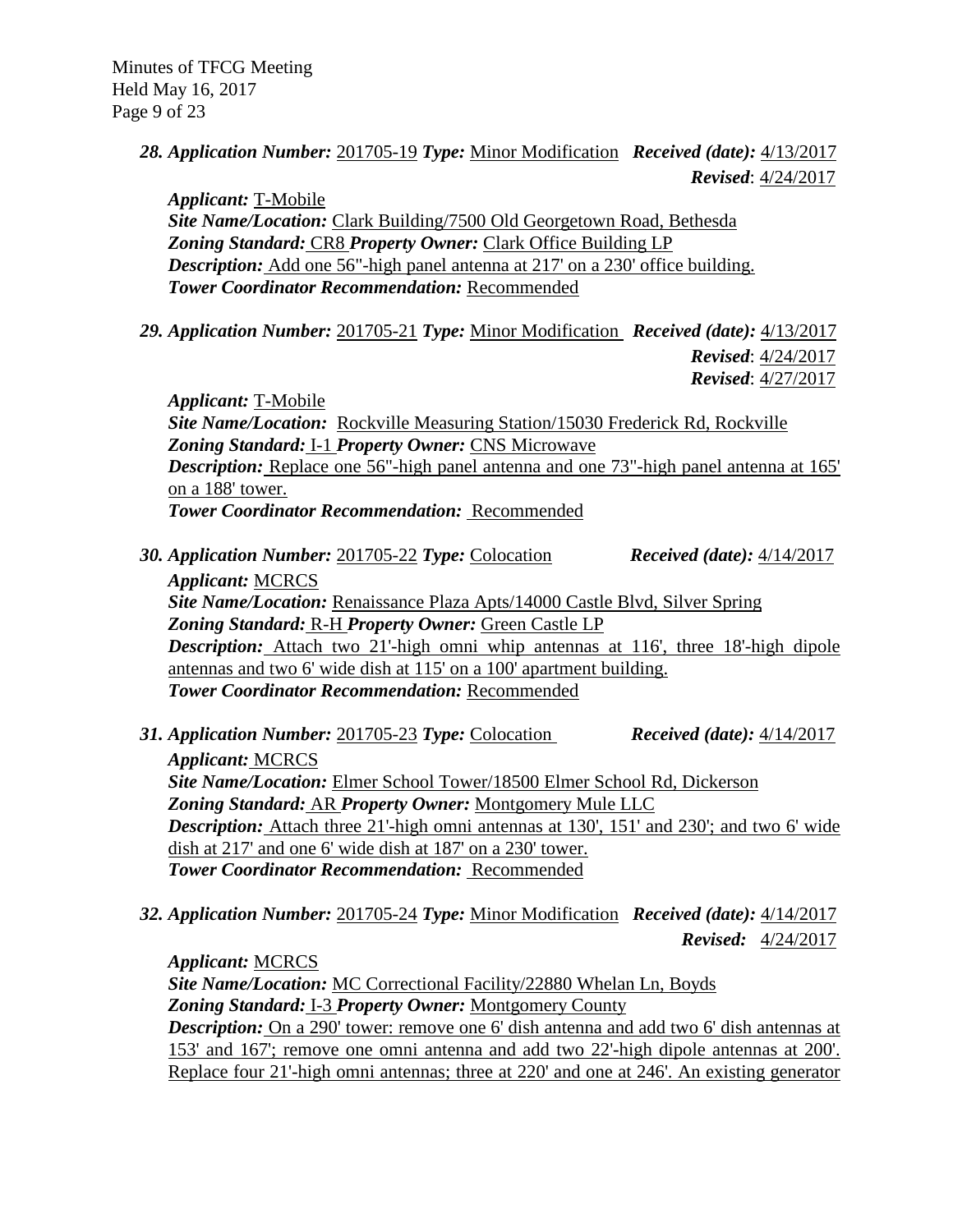Minutes of TFCG Meeting Held May 16, 2017 Page 10 of 23

> will be replaced with a new 80kW generator inside the existing fenced equipment compound

*Tower Coordinator Recommendation:* Recommended

*33. Application Number:* 201705-25 *Type:* Minor Modification *Received (date):* 4/14/2017  *Revised*: 4/24/2017

*Applicant:* MCRCS *Site Name/Location:* Grosvenor House Apts/10101 Grosvenor Place, Rockville *Zoning Standard:* R-10 *Property Owner:* Grosvenor Park **Description:** Attach five 21'-high omni whip antennas at 196', two 8' dish at 186', and one 4' dish at 188' on the roof of a 19 story apartment building. *Tower Coordinator Recommendation:* Recommended

*34. Application Number:* 201705-26 *Type:* Colocation *Received (date):* 4/14/2017

 *Revised:* 4/25/2017

*Applicant:* MCRCS

*Site Name/Location:* Dickerson Tower/21200 Martinsburg Rd, Dickerson *Zoning Standard:* IH-2.5 *Property Owner:* Mid-Atlantic LLC *Description:* On a 700' smokestack: attach a 6' dish at 187', a 6' dish at 222' and an 8' dish at 251'. Remove one omni antenna and add three 18'-high dipole antennas at 275'. Replace a 21'-high omni antenna at 300'. *Tower Coordinator Recommendation:* Recommended

- *35. Application Number:* 201705-29 *Type:* Minor Modification *Received (date):* 4/18/2017 *Applicant:* T-Mobile *Site Name/Location:* Takoma Business Center/6930 Carroll Ave, Takoma Park *Zoning Standard:* CRT-1.75 *Property Owner:* Takoma Business Center LLC *Description:* Attach one 57"-high panel antenna at 100' on a 110' office building. *Tower Coordinator Recommendation:* Recommended
- *36. Application Number:* 201705-31 *Type:* Minor Modification *Received (date):* 4/18/2017 *Applicant:* T-Mobile *Site Name/Location:* NOAA/6100 Executive Boulevard, Rockville *Zoning Standard:* EOF *Property Owner:* Forest Village Executive Boulevard *Description:* Replace three 57"-high panel antennas at 110' on a 100' office building. *Tower Coordinator Recommendation:* Recommended.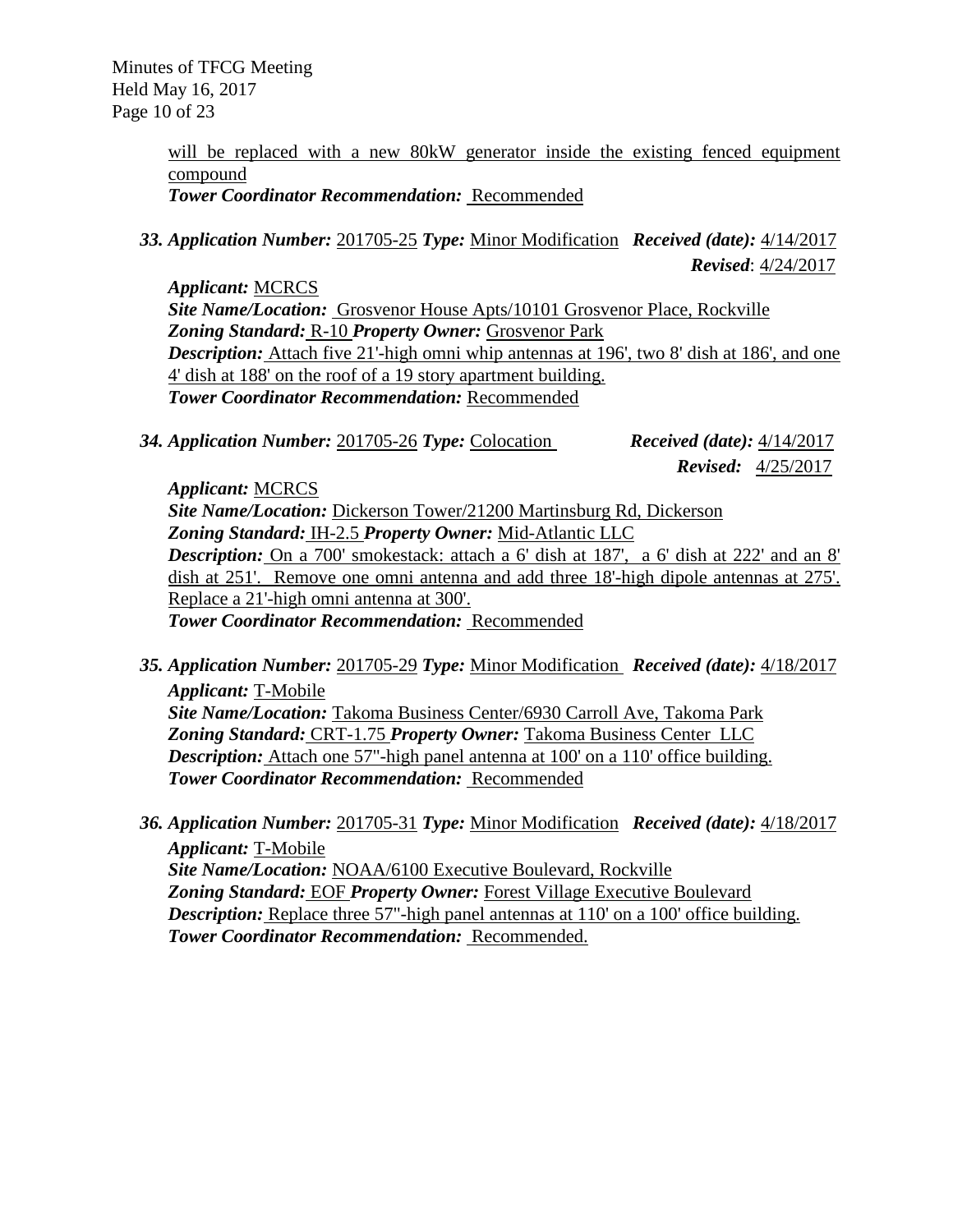Minutes of TFCG Meeting Held May 16, 2017 Page 11 of 23

> *37. Application Number:* 201706-04 *Type:* Minor Modification *Received (date):* 5/03/2017 *Applicant:* T-Mobile *Site Name/Location:* Airpark Industrial Center/7707 Airpark Road, Gaitherburg *Zoning Standard:* Il *Property Owner:* Crown Castle *Description:* Add six 55"-high and three 93"-high panel antennas at 80' to a 120' monopole.

*Tower Coordinator Recommendation:* Recommended

- *38. Application Number:* 201706-05 *Type:* Minor Modification *Received (date):* 5/03/2017 *Applicant:* AT&T *Site Name/Location:* Airpark Industrial Center/7707 Airpark Road, Gaitherburg *Zoning Standard:* Il *Property Owner:* Crown Castle *Description:* Add six 55"-high, one 80"-high and two 96"-high panel antennas at 112' to a 120' monopole. *Tower Coordinator Recommendation:* Recommended
- *39. Application Number:* 201706-06 *Type:* Minor Modification *Received (date):* 5/03/2017 *Applicant:* Verizon Wireless *Site Name/Location:* Airpark Industrial Center/7707 Airpark Road, Gaitherburg *Zoning Standard:* Il *Property Owner:* Crown Castle *Description:* Add six 73"-high and three 72"-high panel antennas at 103' to a 120' monopole. *Tower Coordinator Recommendation:* Recommended

**Discussion:** James Crane reported that application 201705-19 for a minor modification at the Clark Building site, 7500 Old Georgetown Road, Bethesda had been received and processed before the agenda deadline but had not been put on the consent agenda due to an error in the database. The application was summarized for the board. Boyd Lawrence moved that it be added to the consent agenda. Greg Russ seconded the motion and it was approved unanimously.

**Motion**: Greg Russ moved that all items on the Consent Agenda be recommended. Boyd Lawrence seconded the motion and it was unanimously approved.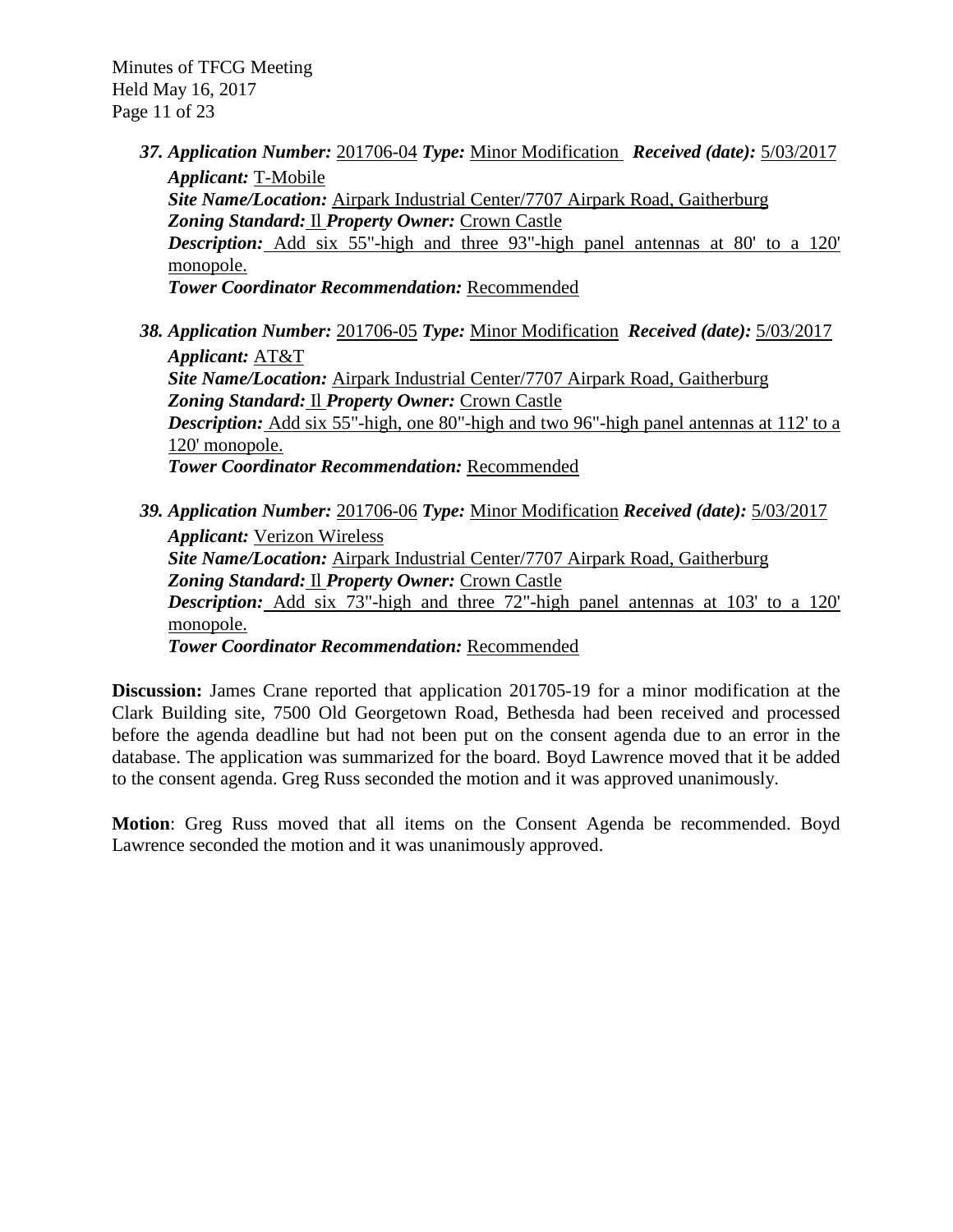Minutes of TFCG Meeting Held May 16, 2017 Page 12 of 23

# **Regular Agenda**

*40. Application Number:* 201609-10 *Type:* Colocation *Received (date):* 7/29/2016

 *Revised*: 9/09/2016 *Revised*: 3/20/2017

*Applicant:* Technology MD Network Co/Mobilitie *Site Name/Location:* Mobilitie@9MDB000806/Richter Farm Rd & Cricket Hill Drive, Germantown *Zoning Standard:* R200 *Property Owner:* Montgomery County *Description:* Attach two antennas, one 29"-high and one 14"-high and one remote radio head (RRH) to a 29' light pole. **Tower Coordinator Recommendation:** Conditional that applicant abide by its  $10/20/15$ franchise agreement with Montgomery County regarding notification of attachment and

installation on County owned poles.

Marjorie Williams reported that this application was one of twenty applications on the regular agenda by Mobilitie for colocations on utility poles owned by either Pepco, Allegheny Power or Montgomery County. As the agenda was finalized it was discovered that one pole was not in a Montgomery County Right of Way and a second pole had been removed due to redevelopment. This was indicative of her research that had shown that the pole owners were not aware of Mobilitie's intentions in regards to the poles cited in the applications on the agenda.

The Mobilitie representatives present briefed the committee on their efforts regarding obtaining permissions to colocate. After further discussion between Mobilitie and the committee, Mobilitie asked to table the remaining eighteen applications on the May agenda.

**Action:** Tabled by the applicant.

| 41. Application Number: 201609-11 Type: Colocation   | <i>Received (date):</i> $7/29/2016$ |
|------------------------------------------------------|-------------------------------------|
|                                                      | <b>Revised:</b> $9/09/2016$         |
|                                                      | <b>Revised:</b> $3/20/2017$         |
| <b>Applicant:</b> Technology MD Network Co/Mobilitie |                                     |

*Site Name/Location:* Mobilitie@9MDB000850/Father Hurley Blvd & Trimfield Lane, Germantown

*Zoning Standard:* TS *Property Owner:* Allegheny Power

*Description:* Attach two antennas, one 29"-high and one 14"-high and one remote radio head (RRH) to a 36' light pole.

**Tower Coordinator Recommendation:** Conditional that the applicant present its lease agreement with the pole owner to DPS at the time of permit application.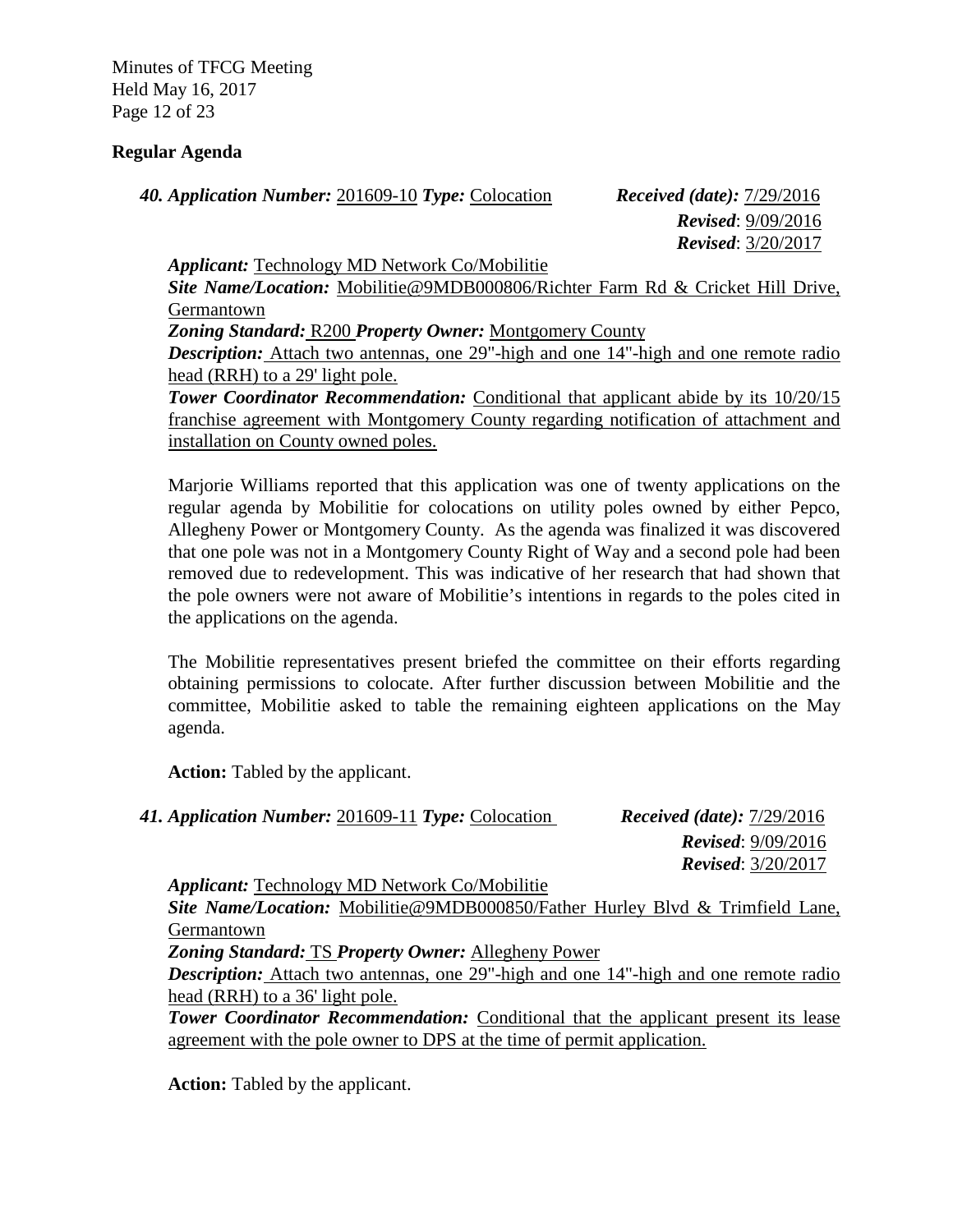Minutes of TFCG Meeting Held May 16, 2017 Page 13 of 23

*42. Application Number:* 201609-13 *Type:* Colocation *Received (date):* 7/29/2016

 *Revised*: 9/09/2016 *Revised*: 3/20/2017

*Applicant:* Technology MD Network Co/Mobilitie

*Site Name/Location:* Mobilitie@9MDB00844/Middlebrook Rd & Celebration Way, Germantown

*Zoning Standard:* CR1.0 *Property Owner:* Allegheny Power

*Description:* Attach two antennas, one 29"-high and one 14"-high and one remote radio head (RRH) to a 26' light pole.

*Tower Coordinator Recommendation:* Conditional that the applicant present its lease agreement with the pole owner to DPS at the time of permit application.

**Action:** Tabled by the applicant.

*43. Application Number:* 201609-14 *Type:* Colocation *Received (date):* 7/29/2016

 *Revised*: 9/09/2016 *Revised*: 3/20/2017

*Applicant:* Technology MD Network Co/Mobilitie

*Site Name/Location:* Mobilitie@9MDB0001083/Shady Grove Rd & Traville Gateway Dr, Rockville

*Zoning Standard:* CRT-0.5 *Property Owner:* Montgomery County

*Description:* Attach two antennas, one 29"-high and one 14"-high and one remote radio head (RRH) to a 22' light pole.

**Tower Coordinator Recommendation:** Conditional that applicant abide by its  $10/20/15$ franchise agreement with Montgomery County regarding notification of attachment and installation on County owned poles.

**Action:** Tabled by the applicant.

*44. Application Number:* 201609-15 *Type:* Colocation *Received (date):* 7/29/2016

 *Revised*: 9/09/2016 *Revised*: 3/20/2017

*Applicant:* Technology MD Network Co/Mobilitie

*Site Name/Location:* Mobilitie@9MDB000842/Middlebrook Rd & Germantown Road, Germantown

*Zoning Standard:* CR-2.0 *Property Owner:* Allegheny Power

*Description:* Attach two antennas, one 29"-high and one 14"-high and one remote radio head (RRH) to a 29' light pole.

**Tower Coordinator Recommendation:** Conditional that the applicant present its lease agreement with the pole owner to DPS at the time of permit application.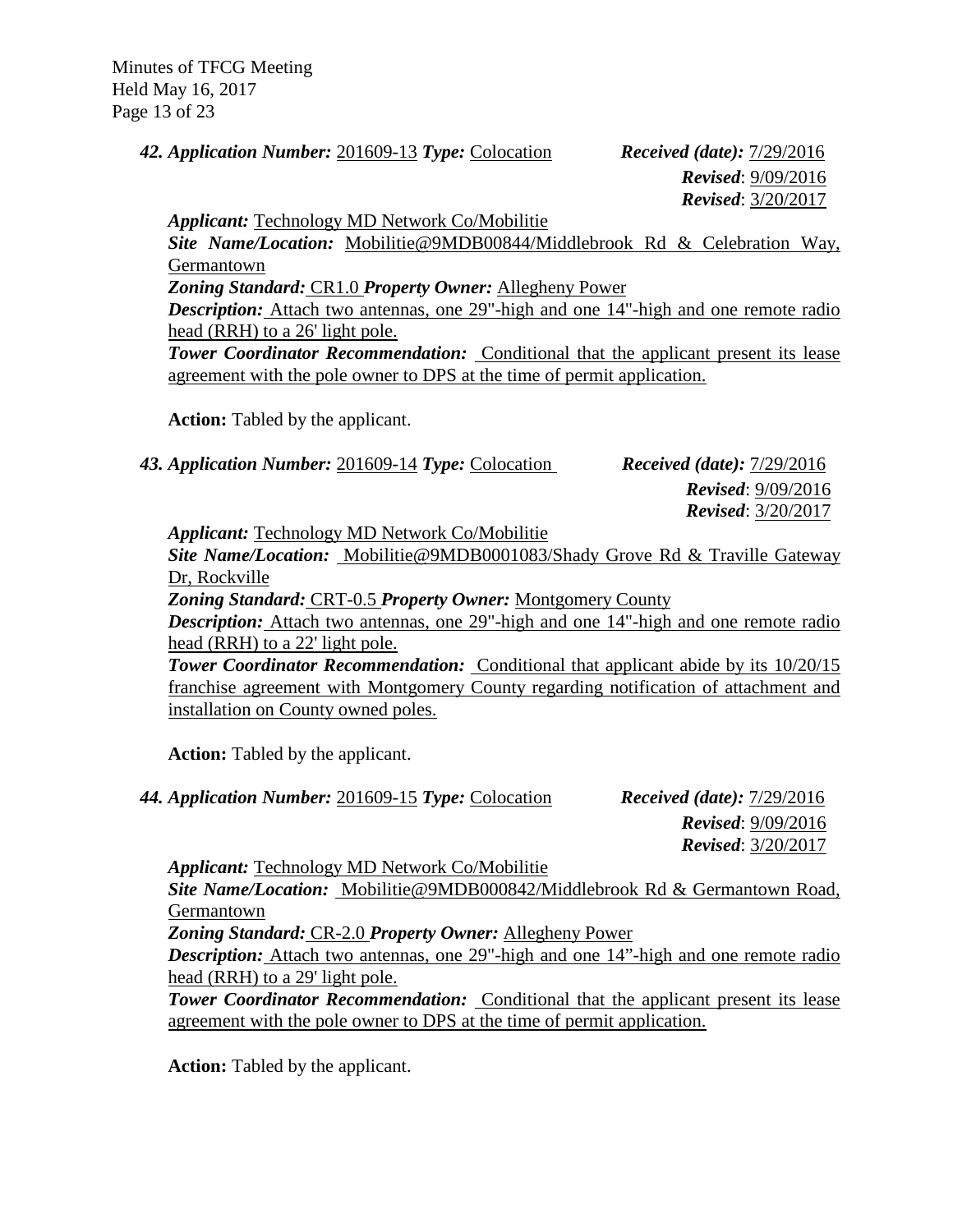Minutes of TFCG Meeting Held May 16, 2017 Page 14 of 23

*45. Application Number:* 201609-16 *Type:* Colocation *Received (date):* 7/29/2016

# *Revised*: 9/09/2016 *Revised*: 3/20/2017

*Applicant:* Technology MD Network Co/Mobilitie

*Site Name/Location:* Mobilitie@9MDB000756/Wayne Ave & Ramsey Ave, Silver Spring

*Zoning Standard:* CR-5.0 *Property Owner:* Montgomery County

*Description:* Attach two antennas, one 29"-high and one 14"-high and one remote radio head (RRH) to a 35' light pole.

**Tower Coordinator Recommendation:** Conditional that applicant abide by its  $10/20/15$ franchise agreement with Montgomery County regarding notification of attachment and installation on County owned poles.

**Action:** Tabled by the applicant.

*46. Application Number:* 201609-17 *Type:* Colocation *Received (date):* 7/29/2016

 *Revised*: 9/09/2016 *Revised*: 3/20/2017

*Applicant:* Technology MD Network Co/Mobilitie

*Site Name/Location:* Mobilitie@9MDB000722 /Leland St & 46th St, Bethesda

*Zoning Standard:* CR-3.0 *Property Owner:* Pepco

*Description:* Attach two antennas, one 29"-high and one 14"-high and one remote radio head (RRH) to a 38' utility pole.

**Tower Coordinator Recommendation:** Conditional that the applicant present its lease agreement with the pole owner to DPS at the time of permit application.

**Action:** Tabled by the applicant.

*47. Application Number:* 201609-18 *Type:* Colocation *Received (date):* 7/29/2016

 *Revised*: 9/09/2016 *Revised*: 3/20/2017

*Applicant:* Technology MD Network Co/Mobilitie

*Site Name/Location:* Mobilitie@9MDB001549/Willard Ave & Shoemaker Farm Lane, Chevy Chase

*Zoning Standard:* CR-3.0 *Property Owner:* Pepco

*Description:* Attach two antennas, one 29"-high and one 14"-high and one remote radio head (RRH) to a 28' utility pole.

**Tower Coordinator Recommendation:** Conditional that the applicant present its lease agreement with the pole owner to DPS at the time of permit application.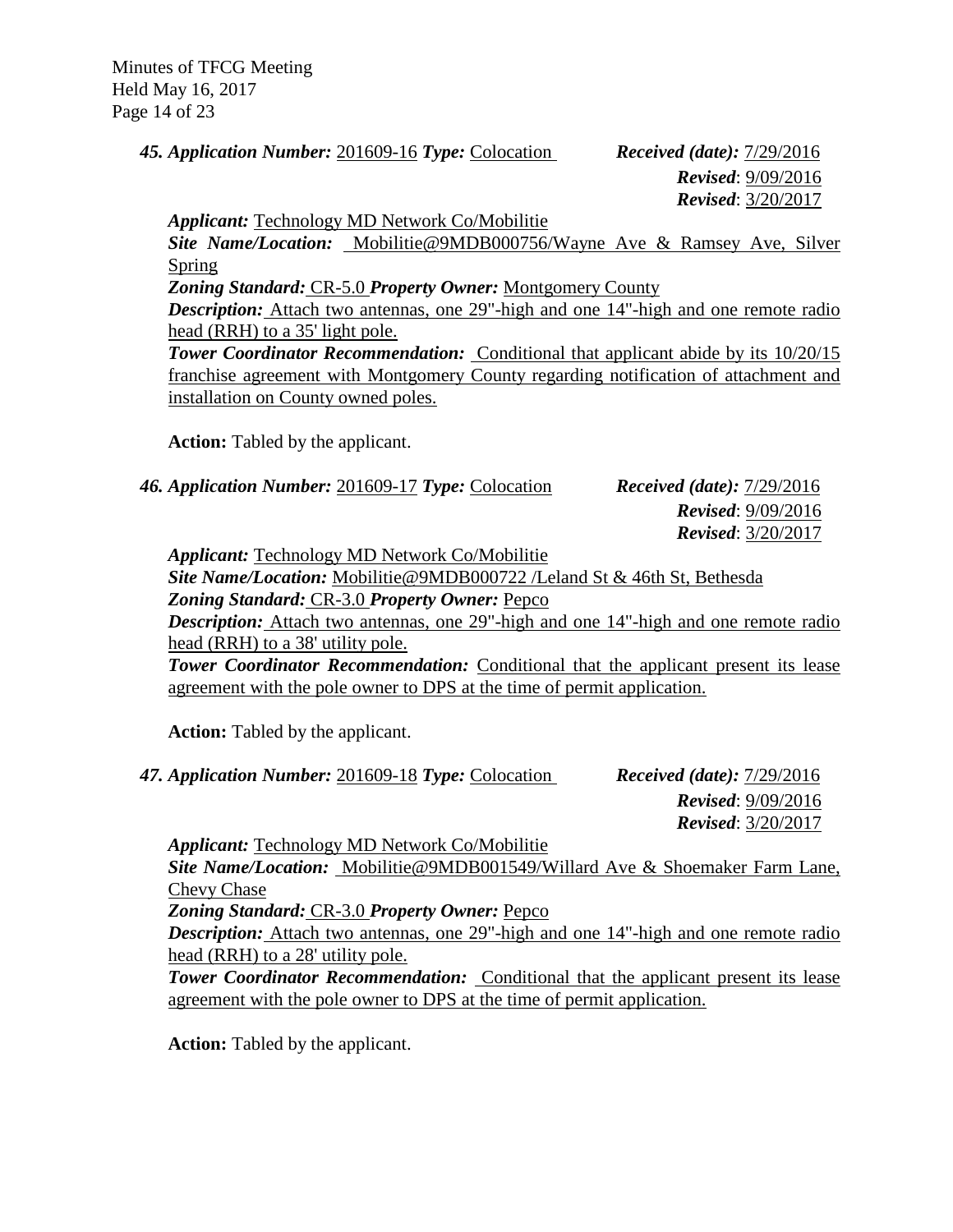Minutes of TFCG Meeting Held May 16, 2017 Page 15 of 23

*48. Application Number:* 201609-19 *Type:* Colocation *Received (date):* 7/29/2016

 *Revised*: 9/09/2016 *Revised*: 3/20/2017

*Applicant:* Technology MD Network Co/Mobilitie

*Site Name/Location:* Mobilitie@9MDB001997/Jackson Road & Kenwood Rd, Silver Spring

*Zoning Standard:* R-90 *Property Owner:* Pepco

*Description:* Attach two antennas, one 29"-high and one 14"-high and one remote radio head (RRH) to a 28' utility pole.

*Tower Coordinator Recommendation:* Conditional that the applicant present its lease agreement with the pole owner to DPS at the time of permit application.

**Action:** Tabled by the applicant.

*49. Application Number:* 201609-22 *Type:* Colocation *Received (date):* 7/29/2016

 *Revised*: 9/09/2016 *Revised*: 3/20/2017

*Applicant:* Technology MD Network Co/Mobilitie

*Site Name/Location:* Mobilitie@9MDB000752/Noyes Dr & 3rd St, Silver Spring *Zoning Standard:* R-60 *Property Owner:* Pepco

*Description:* Attach two antennas, one 29"-high and one 14"-high and one remote radio head (RRH) to a 33' light pole.

**Tower Coordinator Recommendation:** Conditional that the applicant present its lease agreement with the pole owner to DPS at the time of permit application.

**Action:** Tabled by the applicant.

*50. Application Number:* 201609-23 *Type:* Colocation *Received (date):* 7/29/2016  *Revised*: 9/09/2016 *Revised*: 3/20/2017

*Applicant:* Technology MD Network Co/Mobilitie

*Site Name/Location:* Mobilitie@9MDB000823/Redland Rd & Somerville Dr, Deerwood *Zoning Standard:* CRT-1.75 *Property Owner:* Montgomery County

*Description:* Attach two antennas, one 29"-high and one 14"-high and one remote radio head (RRH) to a 23' light pole.

**Tower Coordinator Recommendation:** Conditional that applicant abide by its  $10/20/15$ franchise agreement with Montgomery County regarding notification of attachment and installation on County owned poles.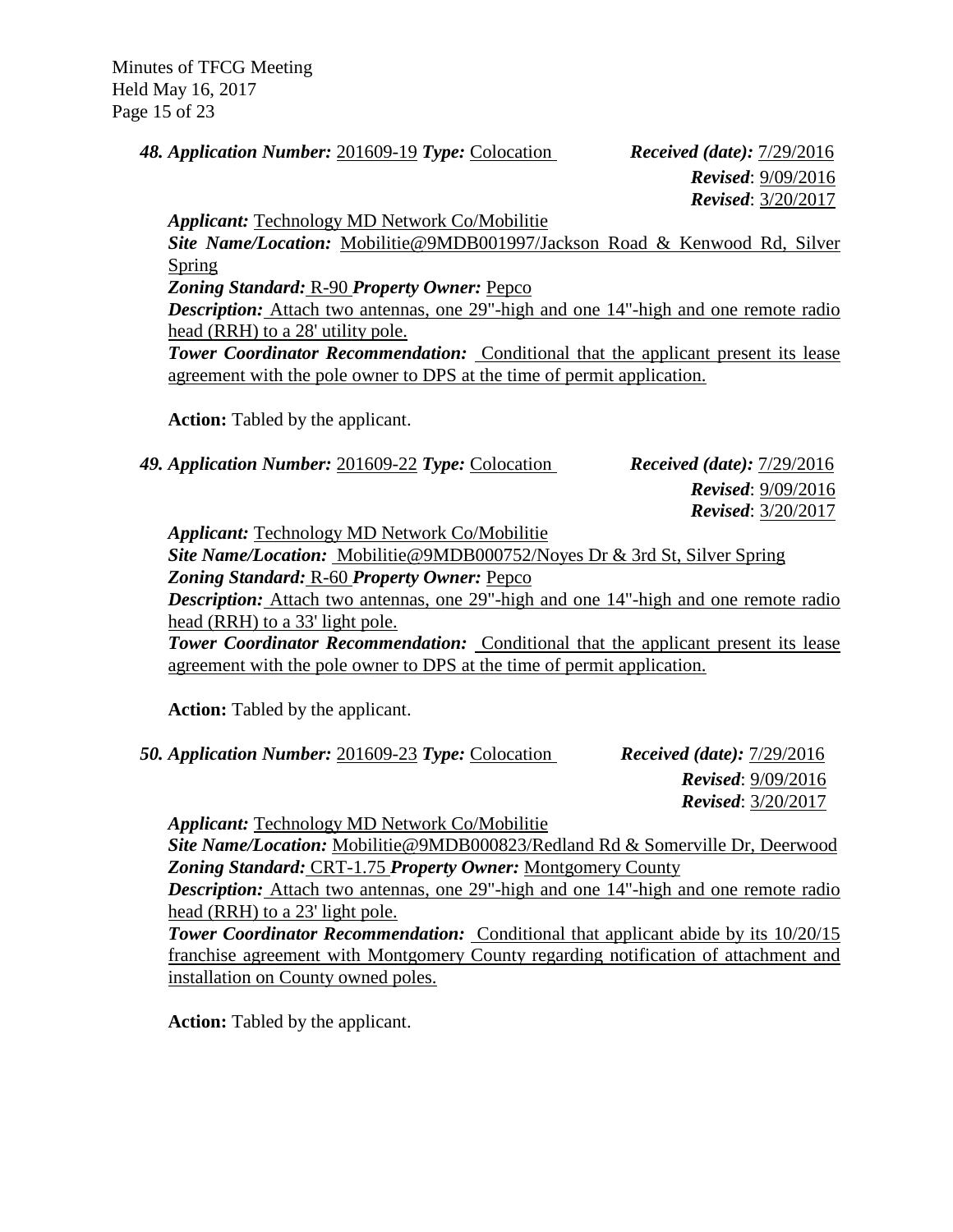Minutes of TFCG Meeting Held May 16, 2017 Page 16 of 23

*51. Application Number:* 201609-24 *Type:* Colocation *Received (date):* 7/29/2016

 *Revised*: 9/09/2016 *Revised*: 3/20/2017

*Applicant:* Technology MD Network Co/Mobilitie

*Site Name/Location:* Mobilitie@9MDB000841/Father Hurley Blvd & Wisteria Drive, Germantown

*Zoning Standard:* T-S *Property Owner:* Allegheny Power

*Description:* Attach two antennas, one 29"-high and one 14"-high and one remote radio head (RRH) to a 29' light pole.

*Tower Coordinator Recommendation:* Conditional that the applicant present its lease agreement with the pole owner to DPS at the time of permit application.

**Action:** Tabled by the applicant.

*52. Application Number:* 201609-25 *Type:* Colocation *Received (date):* 7/29/2016

 *Revised*: 9/09/2016 *Revised*: 3/20/2017

*Applicant:* Technology MD Network Co/Mobilitie

*Site Name/Location:* Mobilitie@9MDB000875/Shakespeare Blvd & Amber Ridge Cir, Germantown

*Zoning Standard:* CRT-0.75 *Property Owner:* Allegheny Power

*Description:* Attach two antennas, one 29"-high and one 14"-high and one remote radio head (RRH) to a 30' light pole.

**Tower Coordinator Recommendation:** Conditional that the applicant present its lease agreement with the pole owner to DPS at the time of permit application.

**Action:** Tabled by the applicant.

*53. Application Number:* 201609-26 *Type:* Colocation *Received (date):* 7/29/2016

*Revised*: 9/09/2016 *Revised*: 3/20/2017

*Applicant:* Technology MD Network Co/Mobilitie

*Site Name/Location:* Mobilitie@9MDB000765/Montrose Pkwy & E Jefferson Street, N. Bethesda

*Zoning Standard:* EOF-0.75 *Property Owner:* Montgomery County

*Description:* Attach two antennas, one 29"-high and one 14"-high and one remote radio head (RRH) to a 36' light pole.

**Tower Coordinator Recommendation:** Conditional that applicant abide by its  $10/20/15$ franchise agreement with Montgomery County regarding notification of attachment and installation on County owned poles.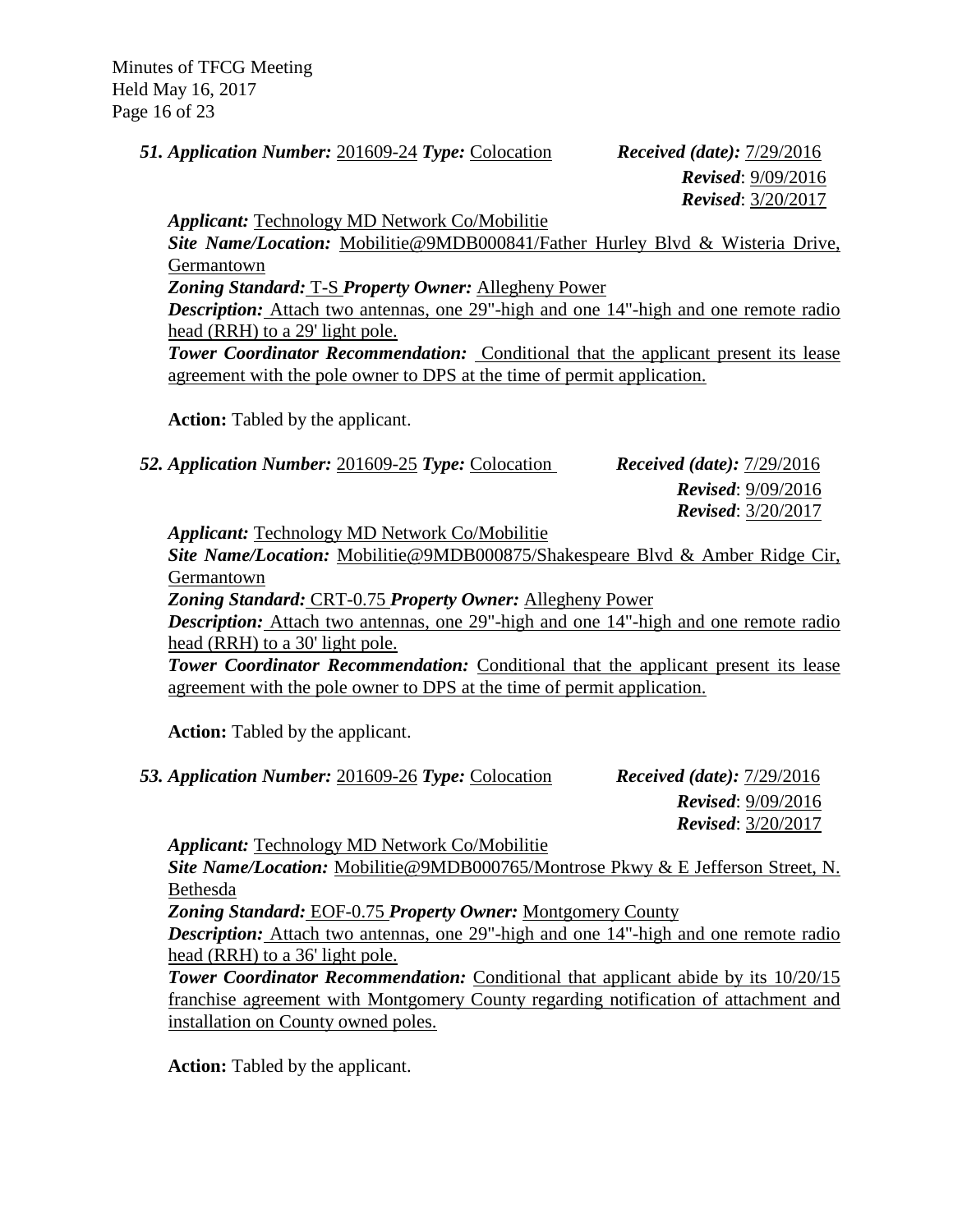Minutes of TFCG Meeting Held May 16, 2017 Page 17 of 23

*54. Application Number:* 201609-27 *Type:* Colocation *Received (date):* 7/29/2016

 *Revised*: 9/09/2016 *Revised*: 3/20/2017

*Applicant:* Technology MD Network Co/Mobilitie

*Site Name/Location:* Mobilitie@9MDB000854/Seneca Meadows Pkwy & Observation Dr, Germantown

*Zoning Standard:* CR-2.0 *Property Owner:* Montgomery County

*Description:* Attach two antennas, one 29"-high and one 14"-high and one remote radio head (RRH) to a 30' light pole.

**Tower Coordinator Recommendation:** Conditional that applicant abide by its  $10/20/15$ franchise agreement with Montgomery County regarding notification of attachment and installation on County owned poles.

**Action:** Tabled by the applicant.

*55. Application Number:* 201609-28 *Type:* Colocation *Received (date):* 7/29/2016

 *Revised*: 9/09/2016 *Revised*: 3/20/2017

*Applicant:* Technology MD Network Co/Mobilitie

*Site Name/Location:* Mobilitie@9MDB000721/Bethesda Ave & Arlington Rd, Bethesda *Zoning Standard:* CRT-2.25 *Property Owner:* Pepco

*Description:* Attach two antennas, one 29"-high and one 14"-high and one remote radio head (RRH) to a 25' utility pole.

**Tower Coordinator Recommendation:** Conditional that the applicant present its lease agreement with the pole owner to DPS at the time of permit application.

**Action:** Tabled by the applicant.

*56. Application Number:* 201609-29 *Type:* Colocation *Received (date):* 7/29/2016

 *Revised*: 9/09/2016 *Revised*: 3/20/2017

*Applicant:* Technology MD Network Co/Mobilitie

*Site Name/Location:* Mobilitie@9MDB000762/Spring St & Cameron St, Silver Spring *Zoning Standard:* CR-3.0 *Property Owner:* Montgomery County

*Description:* Attach two antennas, one 29"-high and one 14"-high and one remote radio head (RRH) to a 49' utility pole.

**Tower Coordinator Recommendation:** Conditional that applicant abide by its  $10/20/15$ franchise agreement with Montgomery County regarding notification of attachment and installation on County owned poles.

**Action:** Withdrawn by the applicant. The pole has been removed from that location.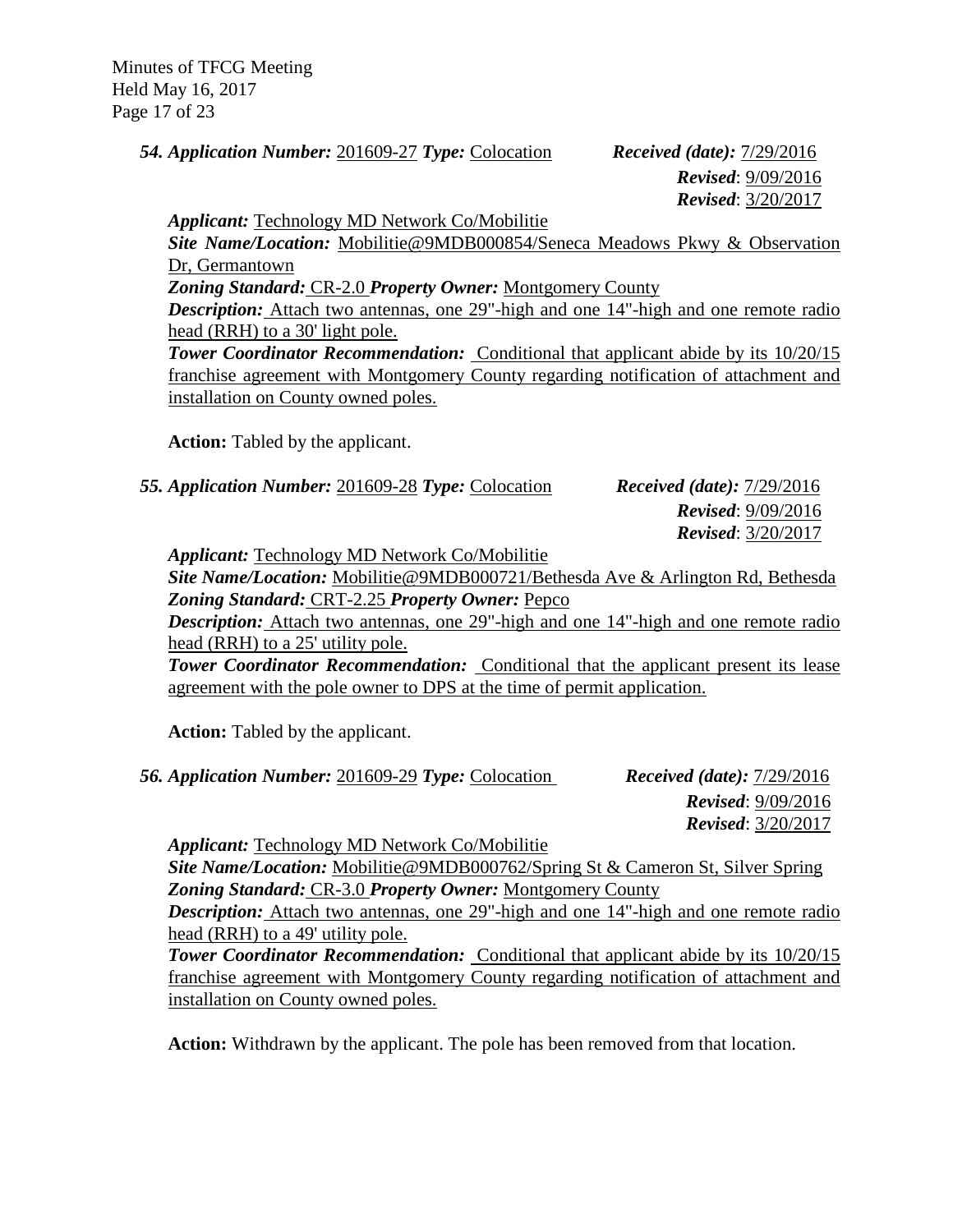Minutes of TFCG Meeting Held May 16, 2017 Page 18 of 23

*57. Application Number:* 201609-30 *Type:* Colocation *Received (date):* 7/29/2016

 *Revised*: 9/09/2016 *Revised*: 3/20/2017

*Applicant:* Technology MD Network Co/Mobilitie

*Site Name/Location:* Mobilitie@9MDB001803/Twinbrook Pkwy & Parklawn Dr, Rockville

*Zoning Standard:* CR-2.0 *Property Owner:* Montgomery County

*Description:* Attach two antennas, one 29"-high and one 14"-high and one remote radio head (RRH) to a 40' utility pole.

*Tower Coordinator Recommendation:* Conditional that applicant abide by its 10/20/15 franchise agreement with Montgomery County regarding notification of attachment and installation on County owned poles.

**Action:** Tabled by the applicant.

*58. Application Number:* 201611-05 *Type:* Colocation *Received (date):* 9/30/2016

 *Revised*: 3/20/2017

*Applicant:* Technology MD Network Co/Mobilitie

*Site Name/Location:* Mobilitie@9MDB000729/Cordell Ave & Norfolk Ave, Bethesda *Zoning Standard:* CR-3.0 *Property Owner:* Unknown

*Description:* Attach two antennas, one 29"-high and one 14"-high and one remote radio /head (RRH) to a 30' utility pole

**Tower Coordinator Recommendation:** Conditional that the applicant present its lease agreement with the pole owner to DPS at the time of permit application.

**Action:** Tabled by the applicant. The pole is not in the Montgomery County database. The applicant represented it as owned by Pepco, but the pole is not marked as to ownership.

*59. Application Number:* 201611-06 *Type:* Colocation *Received (date):* 9/30/2016  *Revised*: 3/20/2017

*Applicant:* Technology MD Network Co/Mobilitie *Site Name/Location:* Western Ave/Wisconsin Ave NW, Bethesda *Zoning Standard:* CR-5.0 *Property Owner:* Montgomery County Right of Way *Description:* Attach two antennas, one 29"-high and one 14" high and one remote radio head (RRH) to a 39' utility pole. *Tower Coordinator Recommendation:* Not Recommended.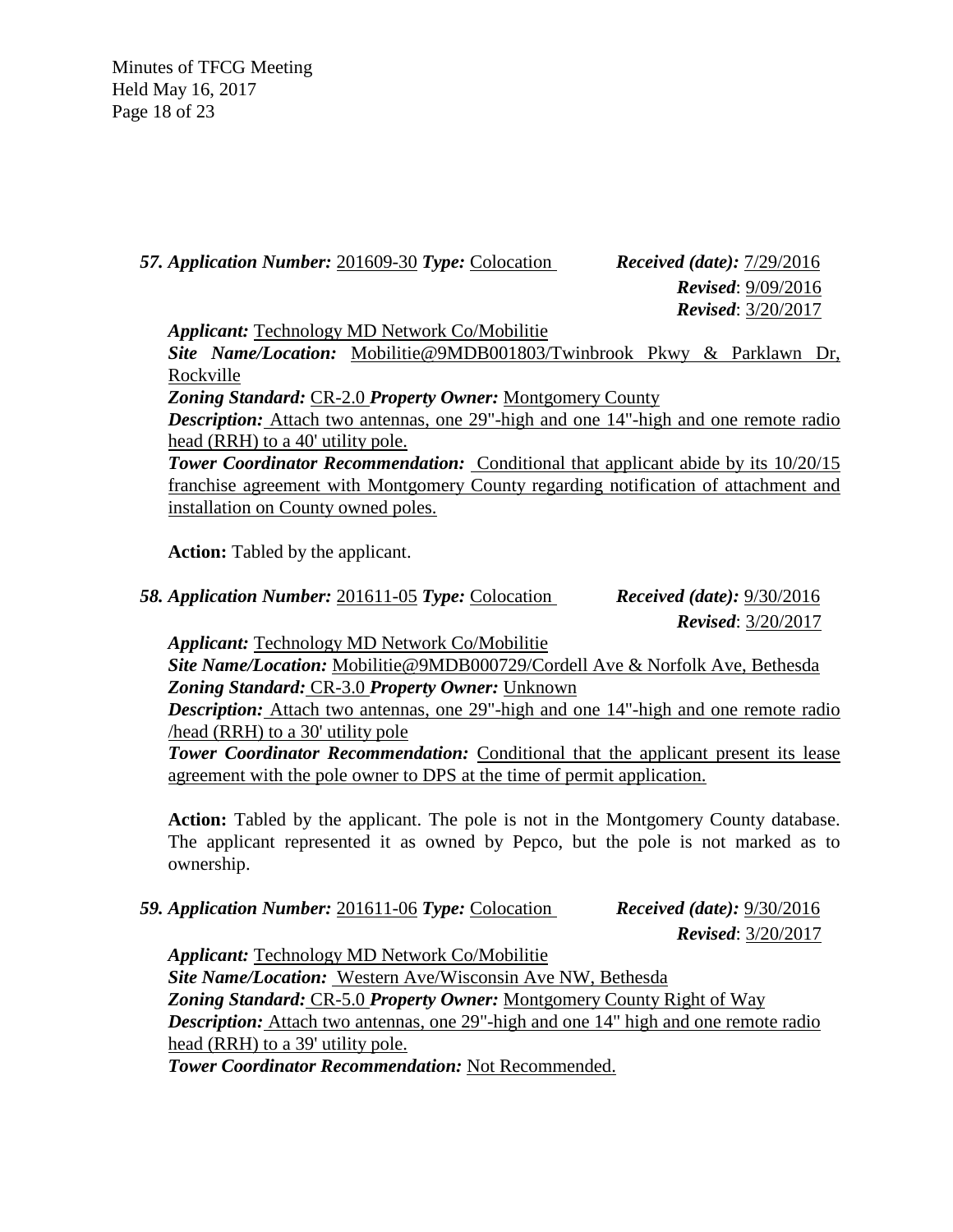Minutes of TFCG Meeting Held May 16, 2017 Page 19 of 23

> **Action**: Withdrawn by the applicant. The pole is within the Right of Way of the District of Columbia.

# *60. Application Number:* 201704-17 *Type:* Colocation *Received (date):* 3/03/2017

 *Revised*: 3/28/2017

*Applicant:* T-Mobile

*Site Name/Location:* Northwest High School/13501 Richter Farm Rd, Germantown *Zoning Standard:* R-200 *Property Owner:* Board of Education of Montgomery County *Description:* Attach three 56" panel antennas, three 93" panel antennas, and one 24" dish at 55' on a 43' public school.

**Tower Coordinator Recommendation:** Conditioned on approval from the Superintendent of Montgomery County Public Schools.

James Crane summarized the application. Boyd Lawrence summarized the interaction between the applicant, Montgomery County Public Schools and the community over the last year and a half.

**Motion:** Tom Williamson moved that the application be recommended conditioned upon the approval of the Montgomery County Superintendent of Schools. Patricia Wolford seconded the motion. It was approved 6-0 with one abstention by Boyd Lawrence.

*61. Application Number:* 201704-19 *Type:* Colocation *Received (date):* 3/03/2017

 *Revised*: 3/27/2017

*Applicant:* T-Mobile *Site Name/Location:* Pepco #32/8617 Piney Branch Rd, Silver Spring *Zoning Standard:* R-10 *Property Owner:* Pepco *Description:* Attach a 48" omini antenna to the top of a 28' utility pole. *Tower Coordinator Recommendation:* Conditioned on the applicant providing the Pepco work order to DPS at the time of permit application.

James Crane summarized the application.

**Motion:** Boyd Lawrence moved that the application be recommended and it was seconded by Greg Russ. It was unanimously approved with the condition that the applicant provide its work order from Pepco, the pole owner, to DPS at the time of permit application.

*62. Application Number:* 201704-20 *Type:* Colocation *Received (date):* 3/03/2017

 *Revised*: 3/27/2017

*Applicant:* T-Mobile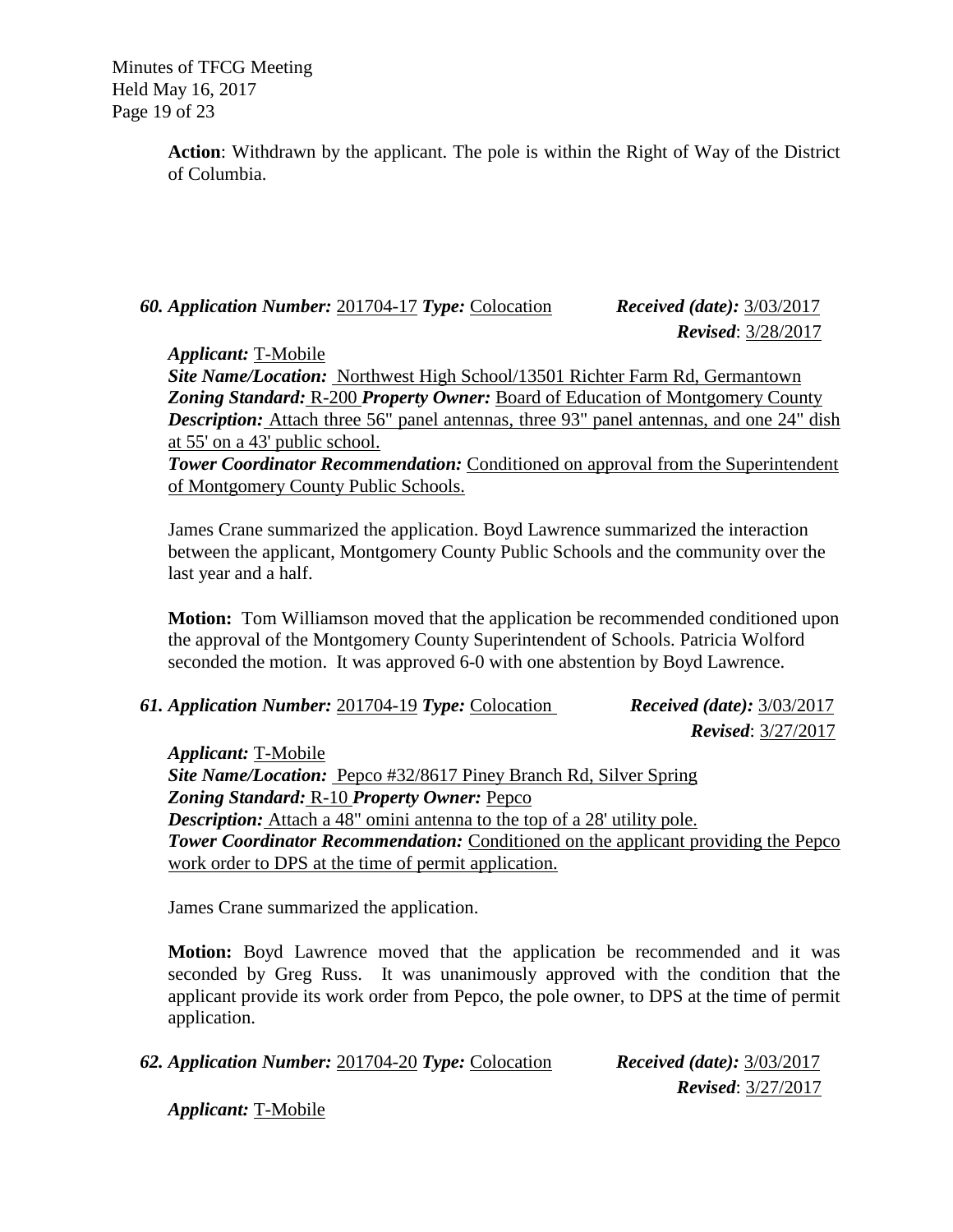*Site Name/Location:* Pepco #33*/*8780 Arliss Street, Silver Spring *Zoning Standard:* R10 *Property Owner:* Pepco *Description:* Attach a 48"-high omni antenna to the top of a 23' utility pole. **Tower Coordinator Recommendation:** Conditioned on the applicant providing the Pepco work order to DPS at the time of permit application.

James Crane summarized the application.

**Motion:** Boyd Lawrence moved that the application be recommended and it was seconded by Greg Russ. It was unanimously approved with the condition that the applicant provide its work order from Pepco, the pole owner to DPS at the time of permit application.

*63. Application Number:* 201704-23 *Type:* Colocation *Received (date):* 3/03/2017

 *Revised*: 3/27/2017

*Applicant:* T-Mobile *Site Name/Location:* Pepco #28/8707 Gilbert Place, Takoma Park *Zoning Standard:* R-10 *Property Owner:* Pepco *Description:* Attach a 48"-high omni antenna to the top of a 30' utility pole. **Tower Coordinator Recommendation:** Conditioned on the applicant providing the Pepco work order to DPS at the time of permit application.

James Crane summarized the application.

**Motion:** Tom Williamson moved that the application be recommended and it was seconded by Boyd Lawrence. It was unanimously approved with the condition that the applicant provide its work order from Pepco, the pole owner to DPS at the time of permit application.

*64. Application Number:* 201704-26 *Type:* Colocation *Received (date):* 3/07/2017

 *Revised*: 3/27/2017

*Applicant:* T-Mobile

*Site Name/Location:* Pepco #802422/925 University Blvd East, Silver Spring *Zoning Standard:* CRT-1.5 *Property Owner:* Pepco *Description:* Attach a 48"-high omni antenna to the top of a 42' utility pole. **Tower Coordinator Recommendation:** Conditioned on the applicant providing the Pepco work order to DPS at the time of permit application.

James Crane summarized the application.

**Motion:** Boyd Lawrence moved that the application be recommended and it was seconded by Greg Russ. It was unanimously approved with the condition that the applicant provide its work order from Pepco, the pole owner to DPS at the time of permit application.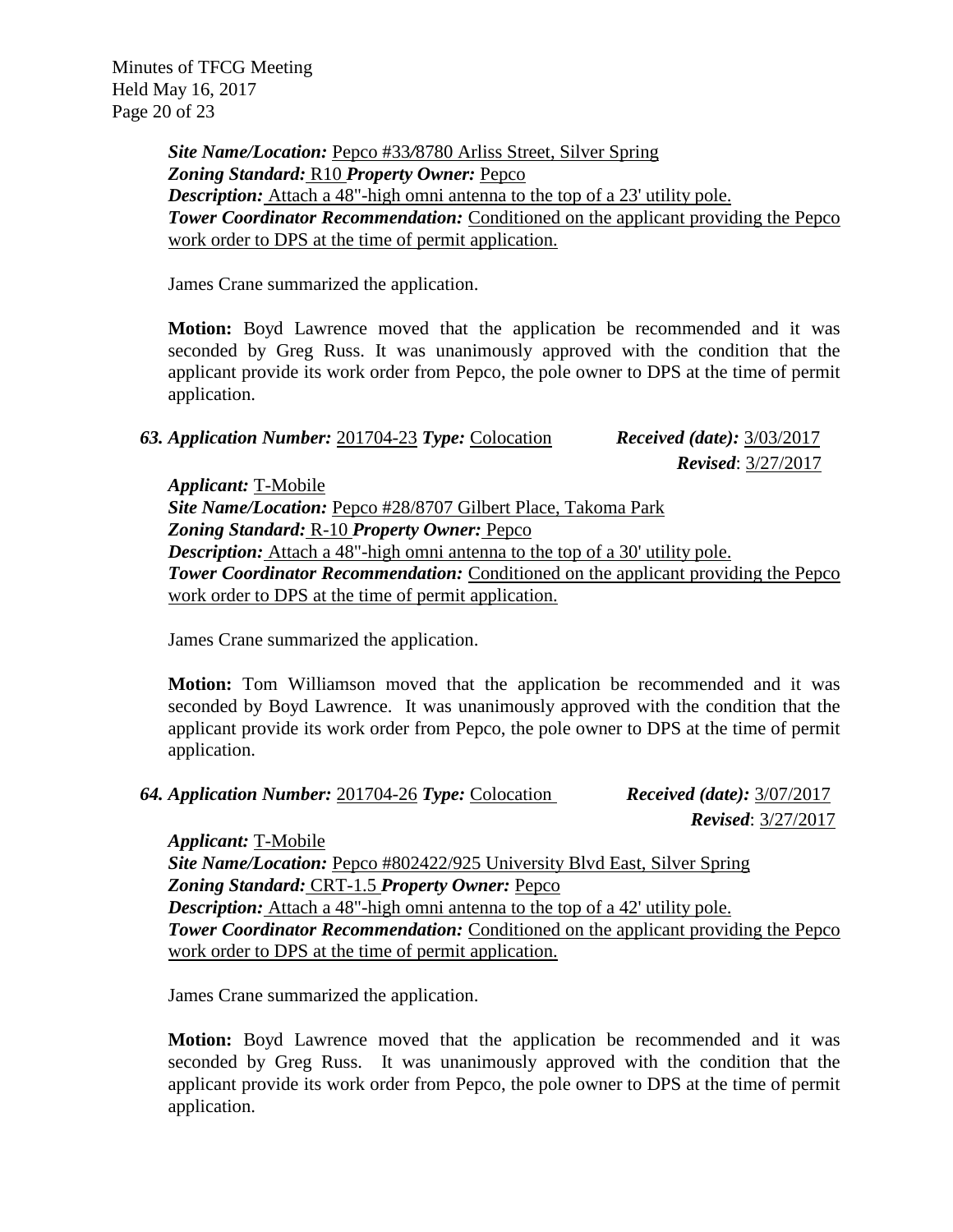Minutes of TFCG Meeting Held May 16, 2017 Page 21 of 23

*65. Application Number:* 201704-27 *Type:* Colocation *Received (date):* 3/07/2017

 *Revised*: 3/27/2017

*Applicant:* T-Mobile *Site Name/Location:* Pepco #802417/1107 Sligo Creek Pkwy, Takoma Park *Zoning Standard:* CRT-2.0 *Property Owner:* Pepco *Description:* Attach a 48"-high omni antenna to the top of a 34' utility pole **Tower Coordinator Recommendation:** Conditional that the applicant present its lease agreement with the pole owner to DPS at the time of permit application.

James Crane summarized the application. The location is adjacent to Sligo Creek and at the point where the Sligo Creek Stream Valley Trail crosses into Montgomery County. It is 73 feet from a memorial for volunteer firefighters. While the pole is marked as Pepco, it is not in the Montgomery County database.

Marco Morales of Crown Castle advised his company had surveyed the site with Pepco and believed it to be in a Montgomery County Right of Way, despite its proximity to Sligo Creek, which would be under M-NCPPC oversight.

After further discussion regarding the possibility the site was in an M-NCPPC Right of Way, the applicant asked that this application be tabled.

**Action:** Tabled by the applicant.

| 66. Application Number: 201704-28 Type: Colocation | <i>Received (date):</i> $3/7/2017$ |
|----------------------------------------------------|------------------------------------|
|                                                    | <b>Revised:</b> 3/27/2017          |

*Applicant:* T-Mobile *Site Name/Location:* Pepco #803419/7449 New Hampshire Ave, Takoma Park *Zoning Standard:* R60 *Property Owner:* Pepco *Description:* Attach a 48"-high omni antenna on top of a 40' utility pole. **Tower Coordinator Recommendation:** Conditional that the applicant present its lease agreement with the pole owner to DPS at the time of permit application.

James Crane summarized the application.

**Motion:** Boyd Lawrence moved that the application be recommended and it was seconded by Patricia Wolford. It was unanimously approved with the condition that the applicant provide its work order from Pepco, the pole owner, to DPS at the time of permit application.

| 67. Application Number: 201704-44 Type: Colocation | <i>Received (date):</i> $3/15/2017$ |
|----------------------------------------------------|-------------------------------------|
|                                                    | <b>Revised:</b> $3/29/2017$         |
|                                                    | <b>Revised:</b> $4/10/2017$         |
| $\lambda = 1$ : $\lambda$ T 0 T Wi-1.              |                                     |

*Applicant:* AT&T Wireless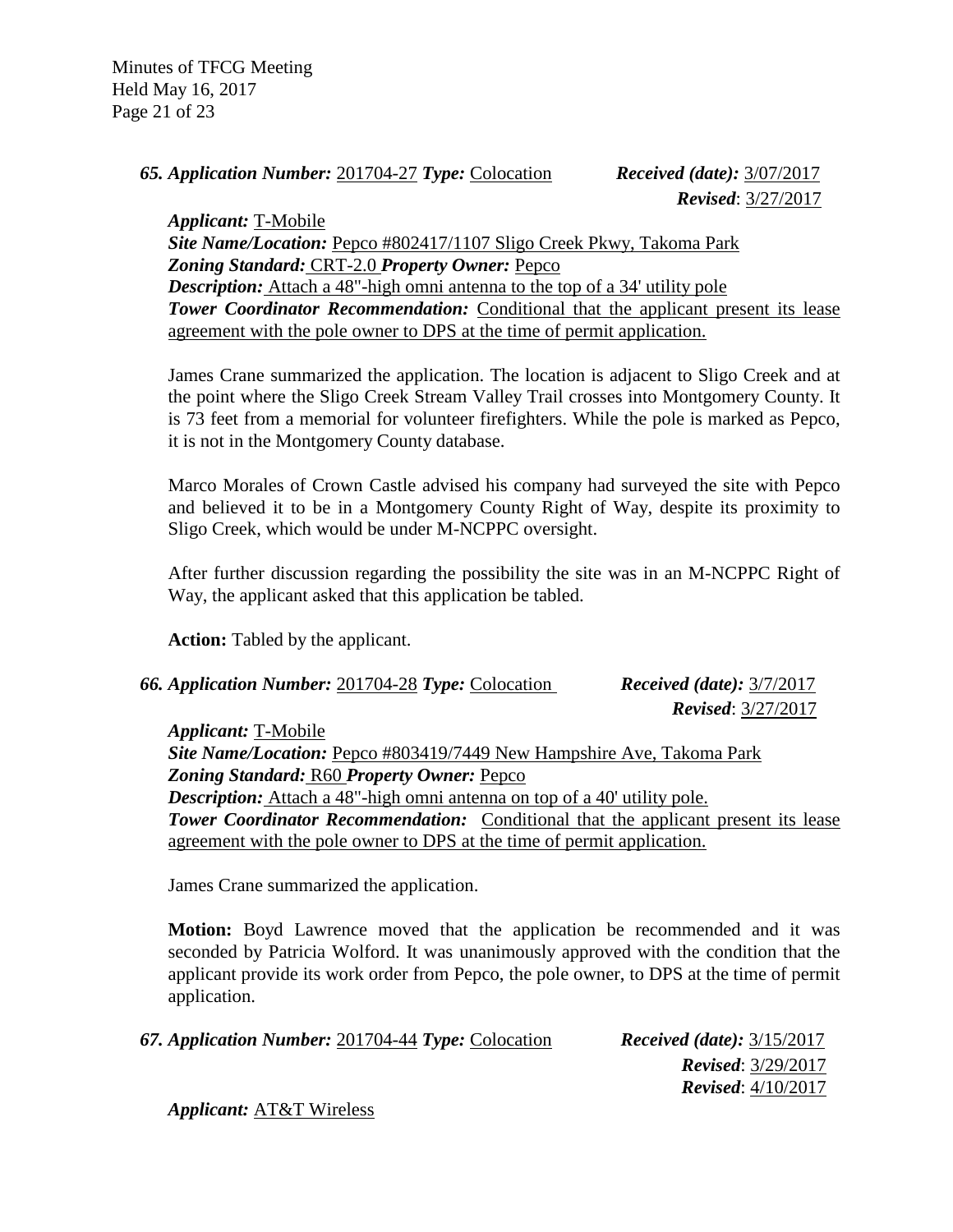Minutes of TFCG Meeting Held May 16, 2017 Page 22 of 23

> *Site Name/Location:* Double Tree Hotel/8120 Wisconsin Ave, Bethesda *Zoning Standard:* CR-3.0 *Property Owner:* A-TBC Bethesda Owners, LLC *Description:* Attach six 72"-high panel antennas on the rooftop of a 135' hotel. *Tower Coordinator Recommendation:* Recommended

James Crane summarized the application.

**Motion:** Boyd Lawrence moved that the application be recommended and it was seconded by Greg Russ. It was unanimously approved.

*68. Application Number:* 201705-03 *Type:* Colocation *Received (date):* 3/17/2017 *Applicant:* T-Mobile *Site Name/Location:* Lakewood at Georgia Ave/11510 Georgia Ave, Silver Spring *Zoning Standard:* CR-3.0 *Property Owner:* Lakewood at Georgia Ave, LLC *Description:* Attach four 93"-high and 56"-high panel antennas at 47' and one 26" wide dish at 60' on a 40' office building. *Tower Coordinator Recommendation:* Recommended

James Crane summarized the application.

**Motion:** Patricia Wolford moved that the application be recommended and it was seconded by Greg Russ. It was unanimously approved.

*69. Application Number:* 201705-11 *Type:* Colocation *Received (date):* 3/29/2017 *Applicant:* ATC *Site Name/Location:* Cabin John VFW Post/11511 MacArthur Blvd, Potomac *Zoning Standard:* RE-2 *Property Owner:* Cabin John Memorial Post 5633 *Description:* American Tower is adding a multiple tenant generator for emergency power. *Tower Coordinator Recommendation:* Recommended

James Crane summarized the application.

**Motion:** Boyd Lawrence moved that the application be recommended and it was seconded by Greg Russ. It was unanimously approved.

*70. Application Number:* 201705-15 *Type:* Colocation *Received (date):* 4/11/2017

 *Revised*: 4/25/2017

*Applicant:* T-Mobile *Site Name/Location:* Blair High School/51 University Blvd East, Silver Spring *Zoning Standard:* R-60 *Property Owner:* M-NCPPC *Description:* Attach three 56"-high panel antennas, three 93"-high panel antenns and one 24" wide dish at 124' on a 128' monopole. *Tower Coordinator Recommendation:* Conditioned upon approval by M-NCPPC.